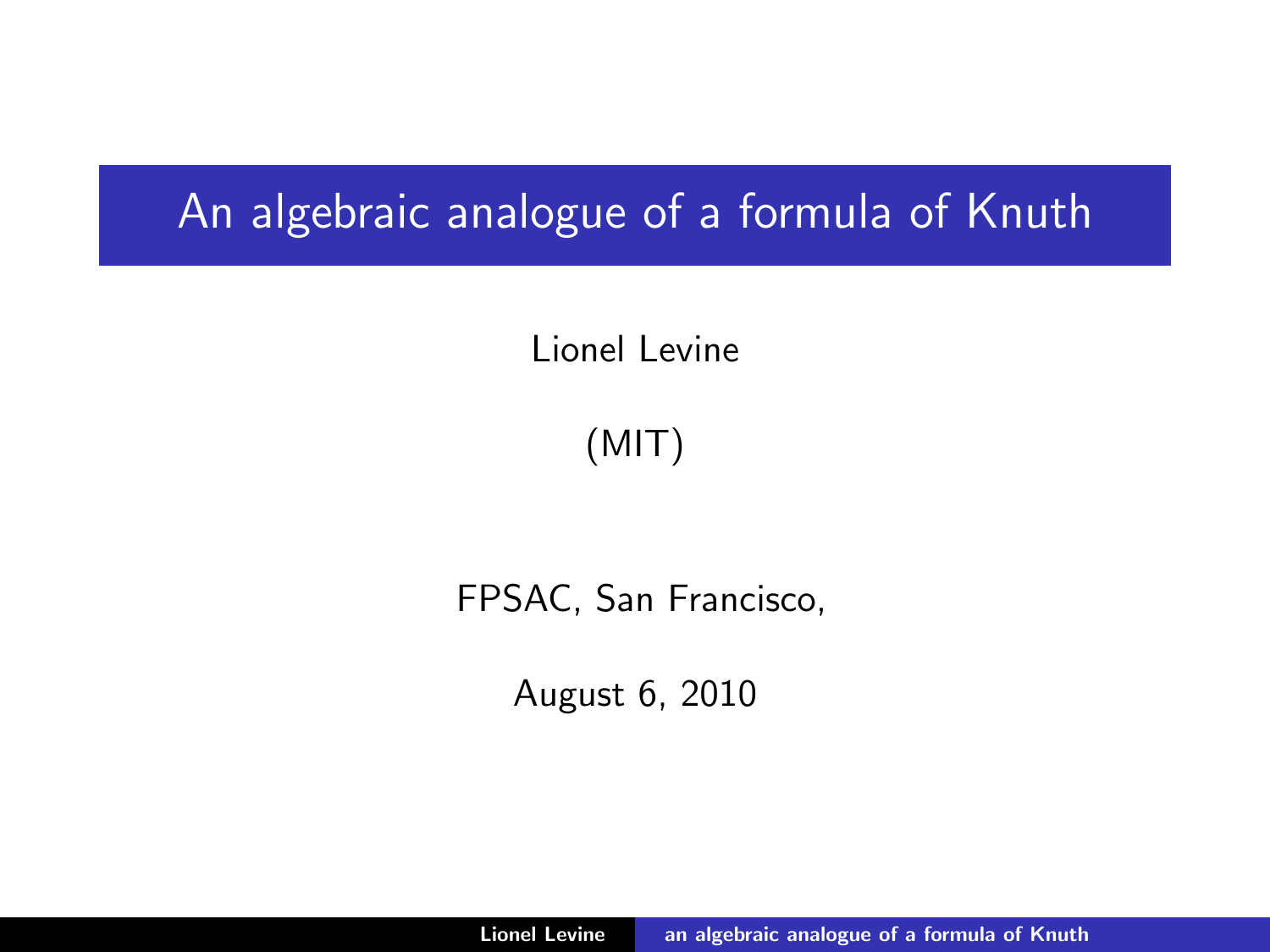## Talk Outline

- ► Knuth's formula: generalizing  $n^{n-1}$ .
- ► ... with weights: generalizing  $(x_1 + ... + x_n)^{n-1}$ .
- ► ... with group structure: generalizing  $(\mathbb{Z}/n\mathbb{Z})^{n-1}$ .
- $\blacktriangleright$  Recent developments!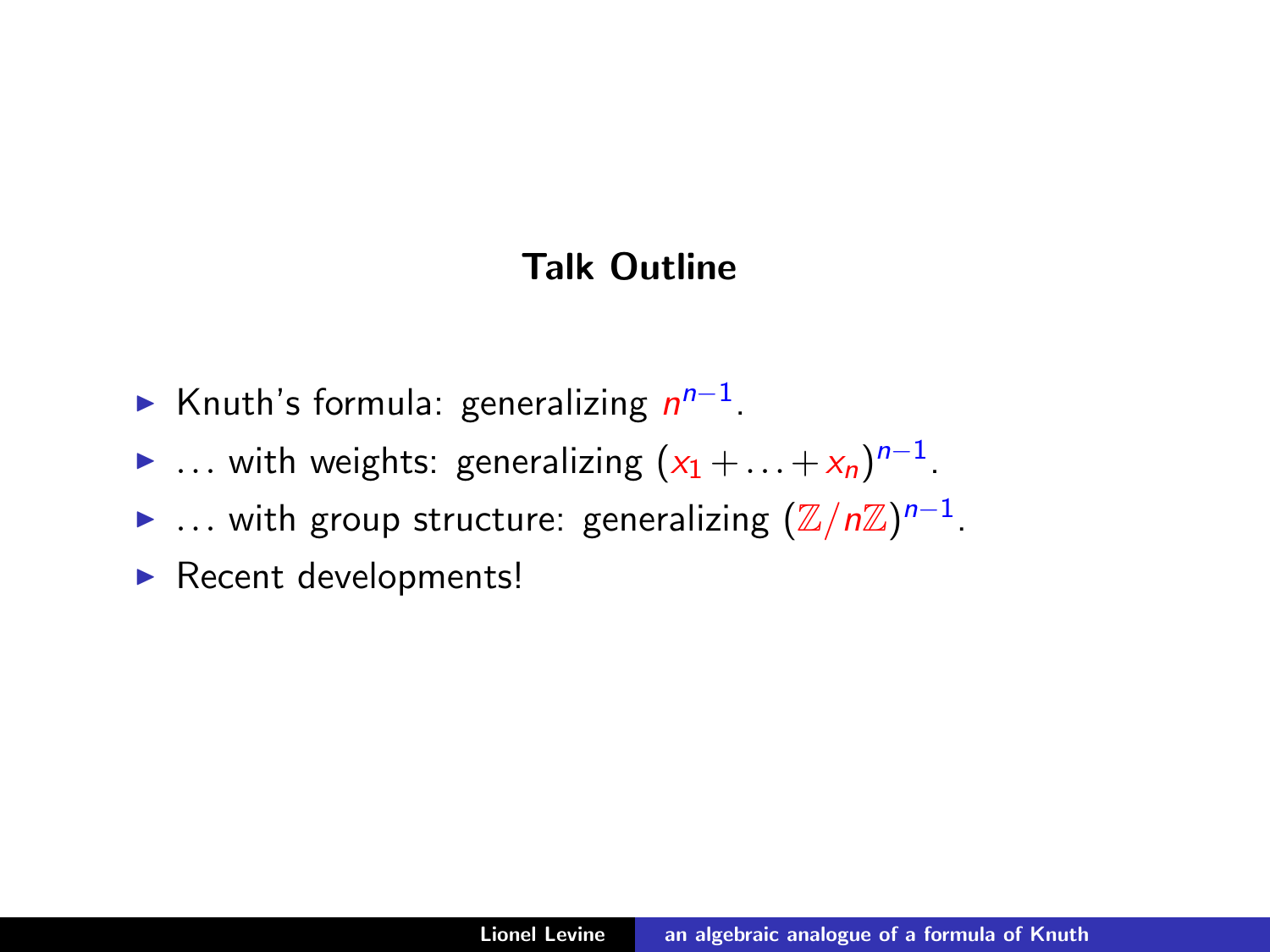#### Starting Point: Cayley's Theorem

- ► The number of <u>rooted trees on *n* labeled vertices</u> is  $n^{n-1}$ .
- $\triangleright$  Refinement: The number of trees with degree sequence  $(d_1,...,d_n)$  is the coefficient of  $x_1^{d_1}...x_n^{d_n}$  in

 $nx_1 ... x_n(x_1 + ... + x_n)^{n-2}.$ 

 $\triangleright$  We can break this out by root:

$$
\sum_{r=1}^{n} \prod_{i \neq r} x_i
$$
 
$$
x_r (x_1 + ... + x_n)^{n-2}
$$
   
outdegrees  
indegrees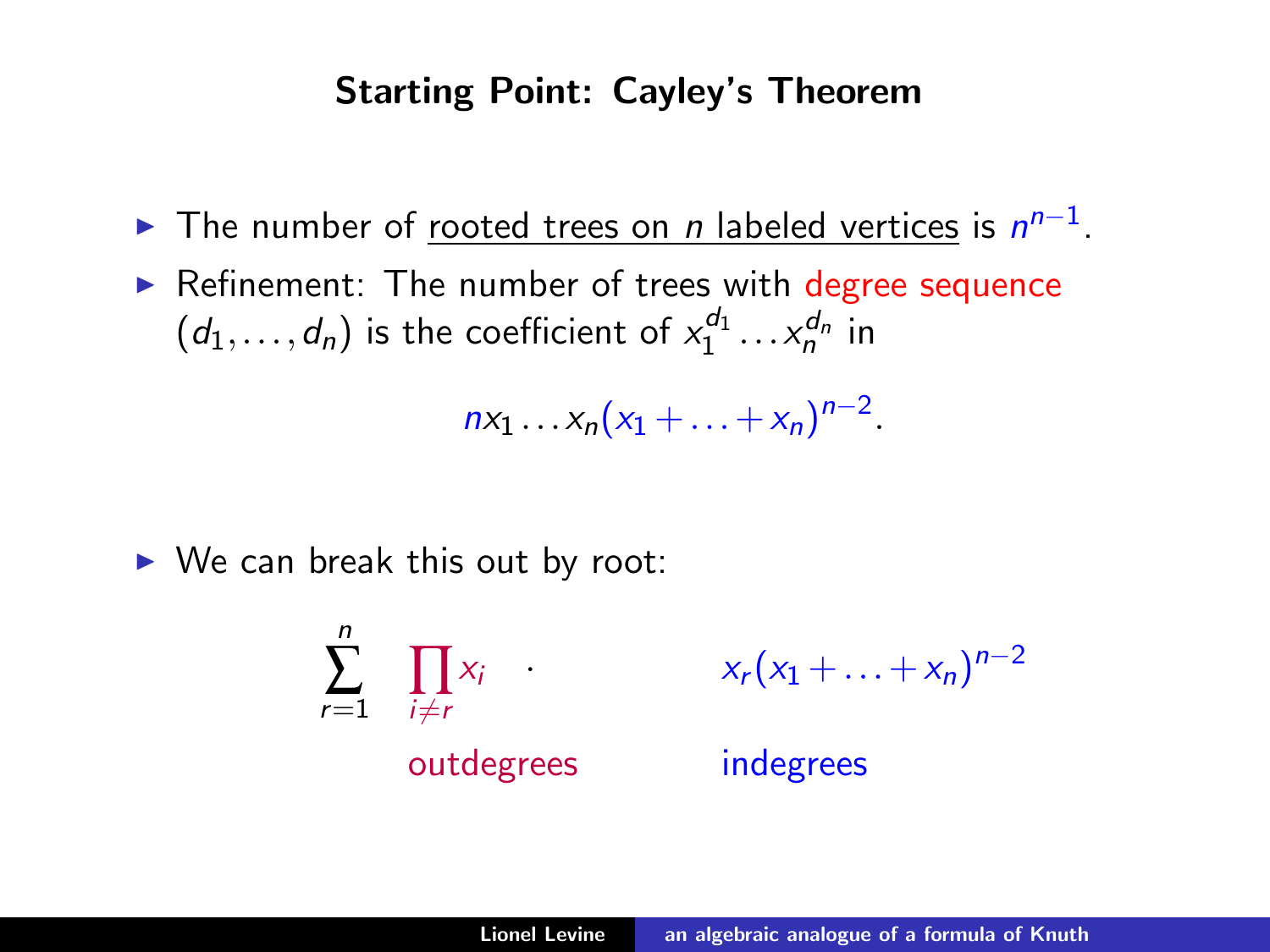# Oriented Spanning Trees



An oriented spanning tree of  $K_{3,3}$ .

- In Let  $G = (V, E)$  be a finite directed graph.
- An oriented spanning tree of G is a subgraph  $T = (V, E')$ such that
	- one vertex, the root, has outdegree 0;
	- $\blacktriangleright$  all other vertices have outdegree 1;
	- In T has no oriented cycles  $v_1 \rightarrow v_2 \rightarrow \cdots \rightarrow v_k \rightarrow v_1$ .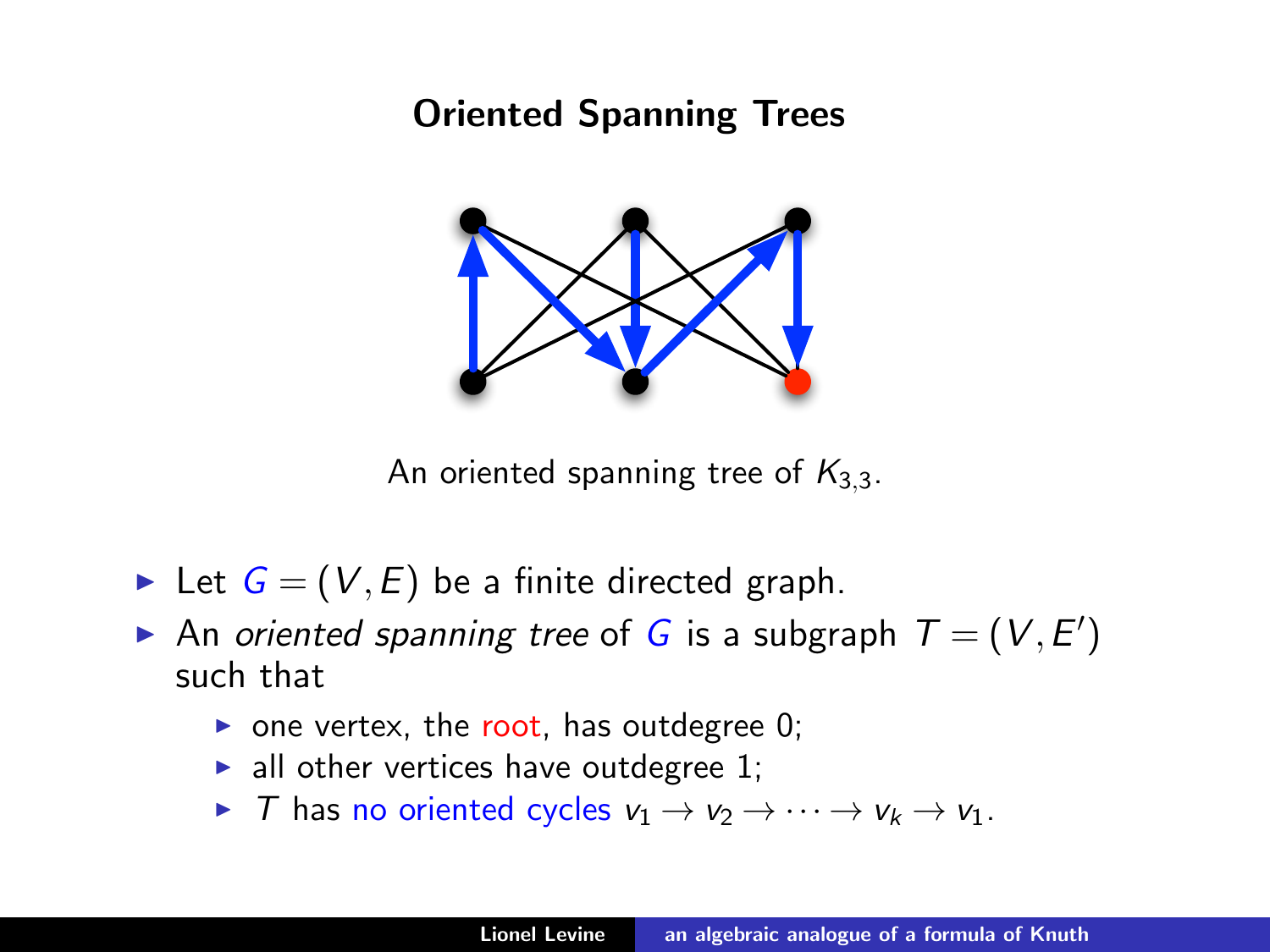#### Complexity of A Directed Graph

 $\blacktriangleright$  The number

 $\kappa(G) = \#$  of oriented spanning trees of G

is sometimes called the complexity of G.

 $\blacktriangleright$  Examples:

$$
\kappa(K_n) = n^{n-1}
$$
  
\n
$$
\kappa(K_{m,n}) = (m+n)m^{n-1}n^{m-1}
$$
  
\n
$$
\kappa(DB_n) = 2^{2^n - 1}
$$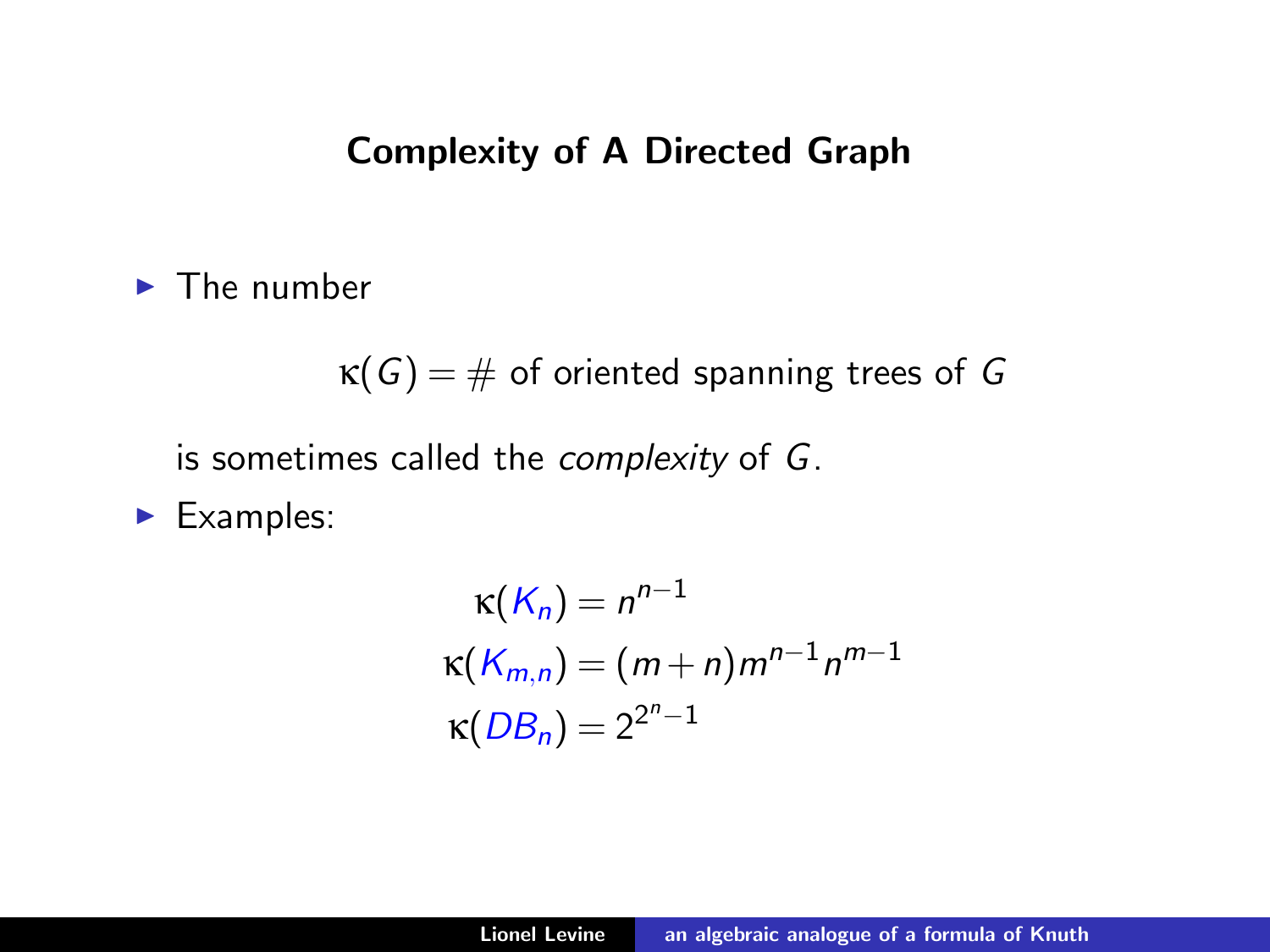### The De Bruijn Graph  $DB_n$



- vertices  $\{0,1\}^n$ , edges  $\{0,1\}^{n+1}$ .
- In The endpoints of the edge  $e = b_1 \dots b_{n+1}$  are its prefix and suffix:

$$
b_1 \ldots b_n \stackrel{e}{\longrightarrow} b_2 \ldots b_{n+1}.
$$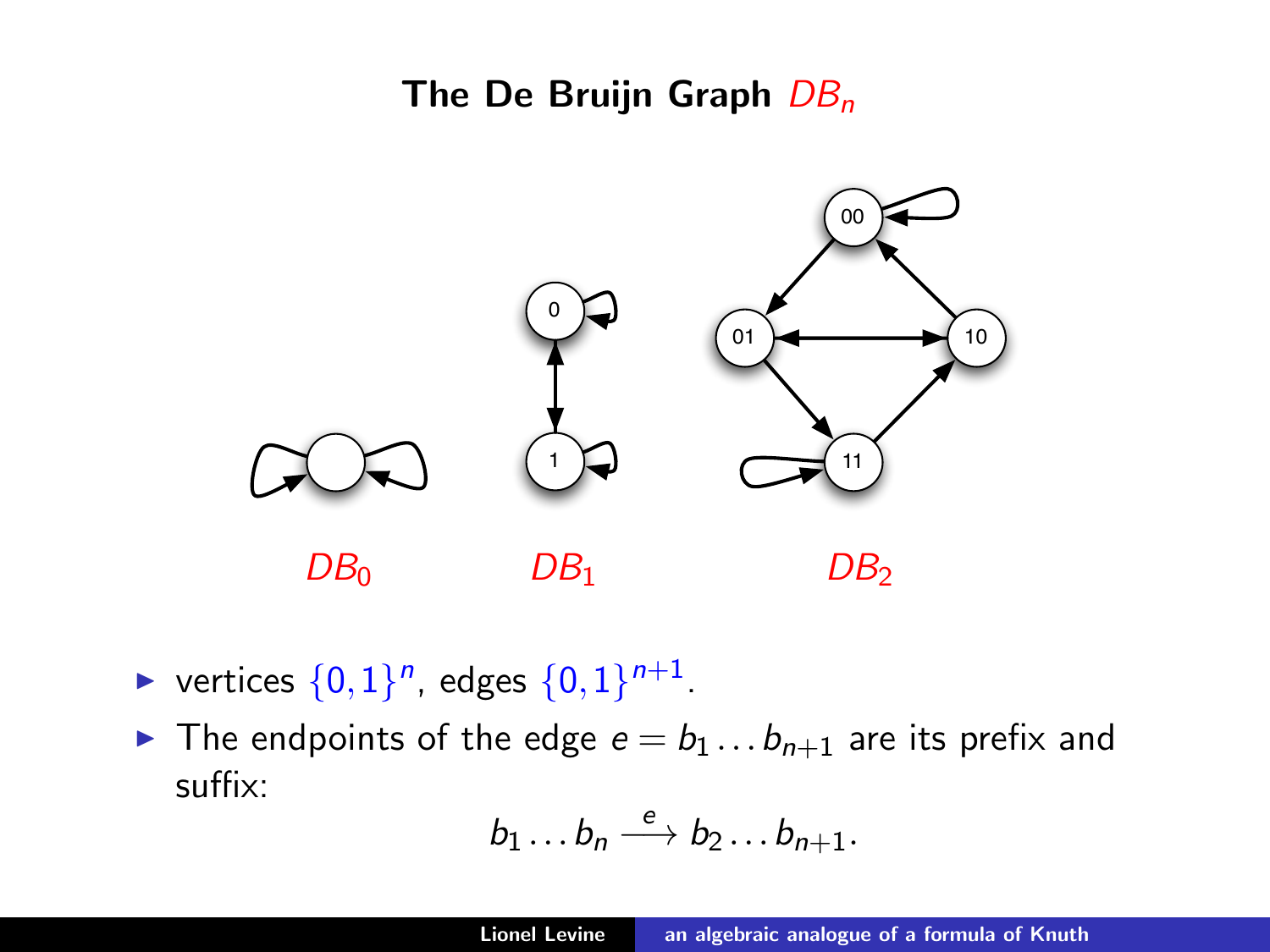#### Directed Line Graphs

- $G = (V, E)$ : finite directed graph
- $\triangleright$  s, t :  $E \to V$
- ► Edge e is directed like this:  $s(e) \stackrel{e}{\longrightarrow} t(e)$
- In The directed line graph  $LG = (E, E_2)$  of G has
	- $\triangleright$  Vertex set E, the edge set of G.
	- $\blacktriangleright$  Edge set

$$
E_2 = \{ (e, f) \in E \times E \, | \, \mathbf{s}(f) = \mathbf{t}(e) \}.
$$

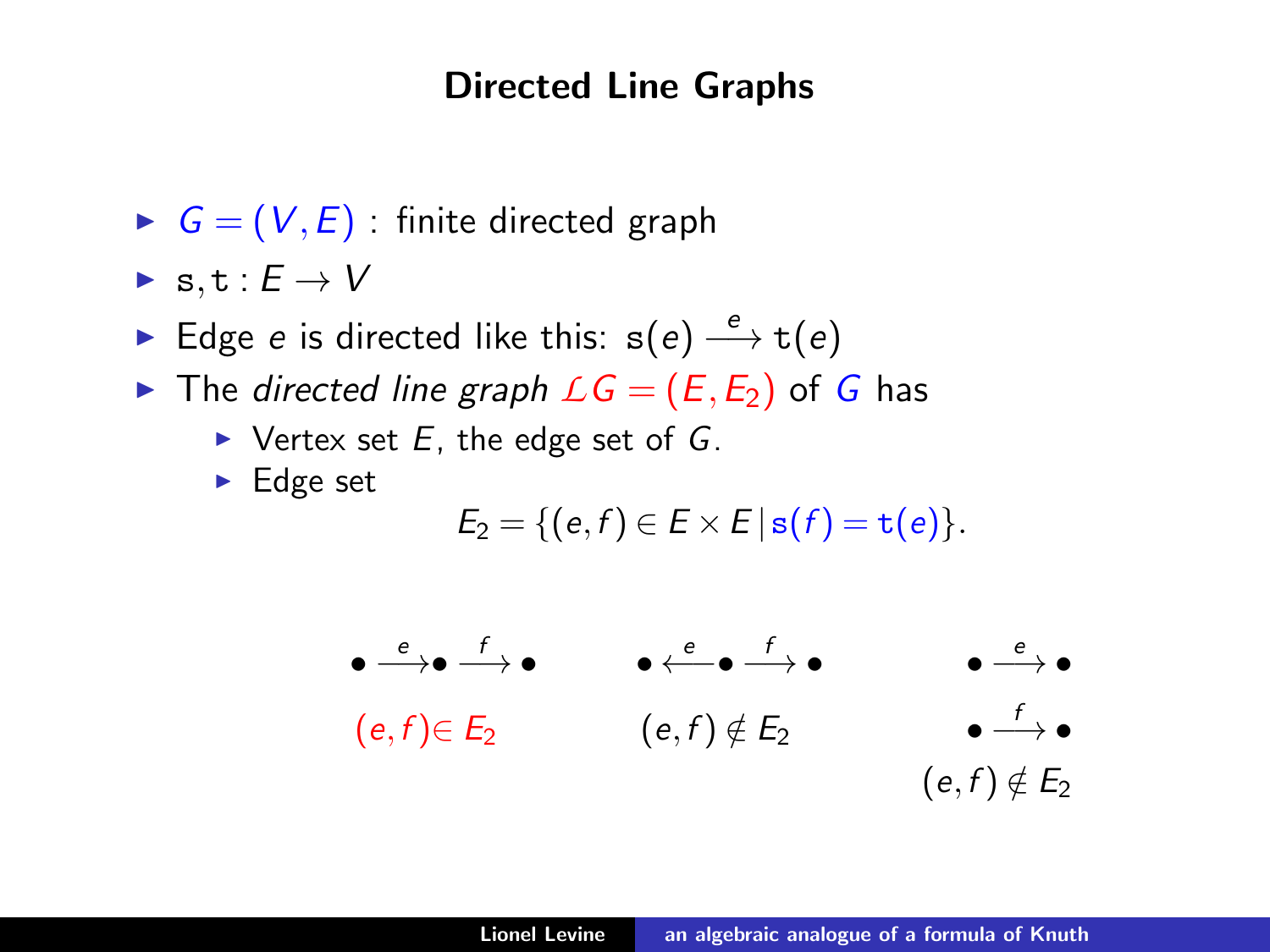# A Graph G and Its Directed Line Graph *L*G

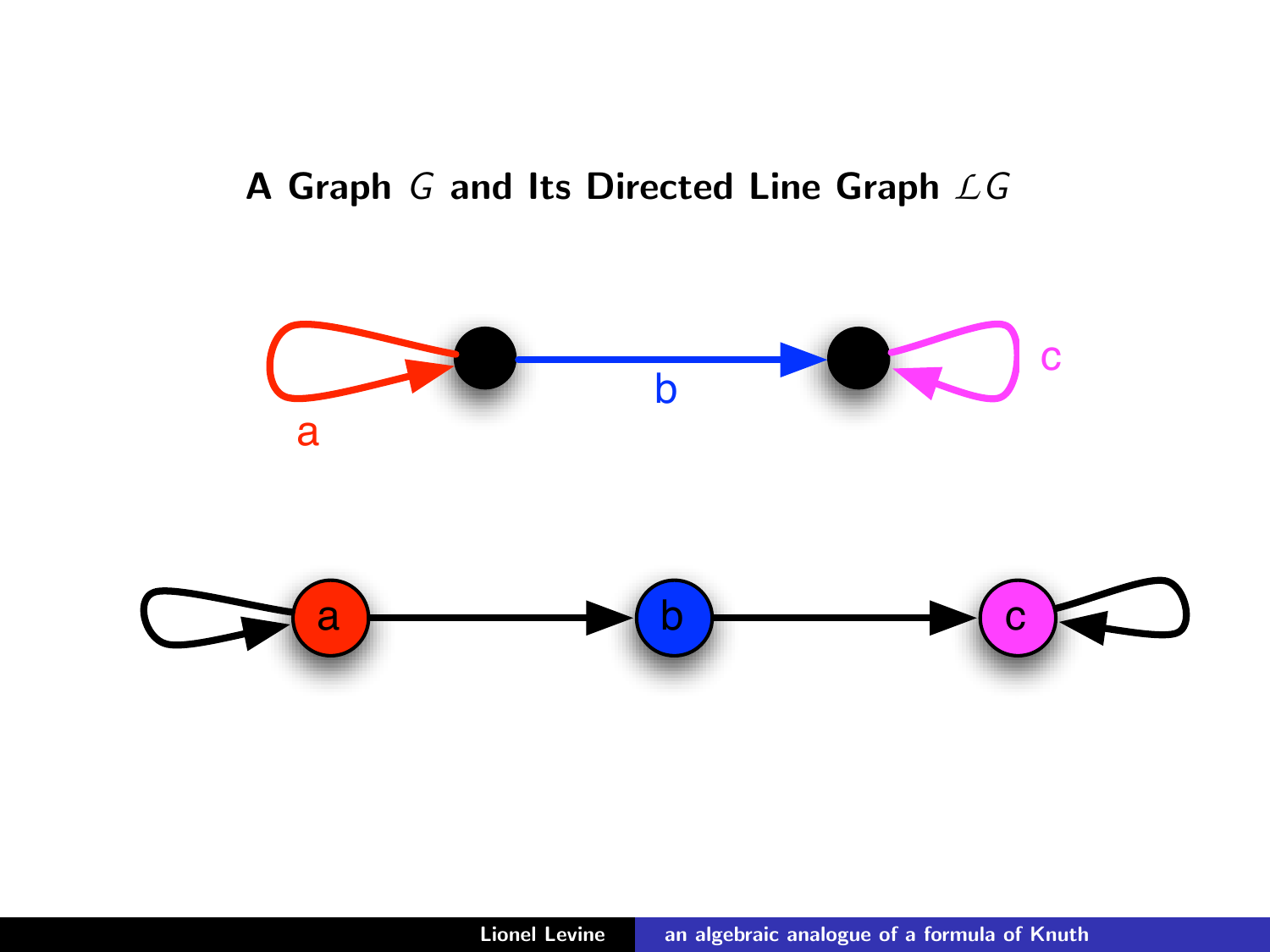#### Examples of Directed Line Graphs

- $\overrightarrow{K}_n = \mathcal{L}$ (one vertex with *n* loops).
- $\overrightarrow{K}_{m,n} =$ *L*(two vertices  $\{a,b\}$  with *m* edges  $a \rightarrow b$  and *n* edges  $b \rightarrow a$ ).
- $D B_n = \mathcal{L}(DB_{n-1}).$
- Iterated line graphs:  $L^nG = (E_n, E_{n+1})$ , where

 $E_n = \{$ directed paths of *n* edges in G $\}.$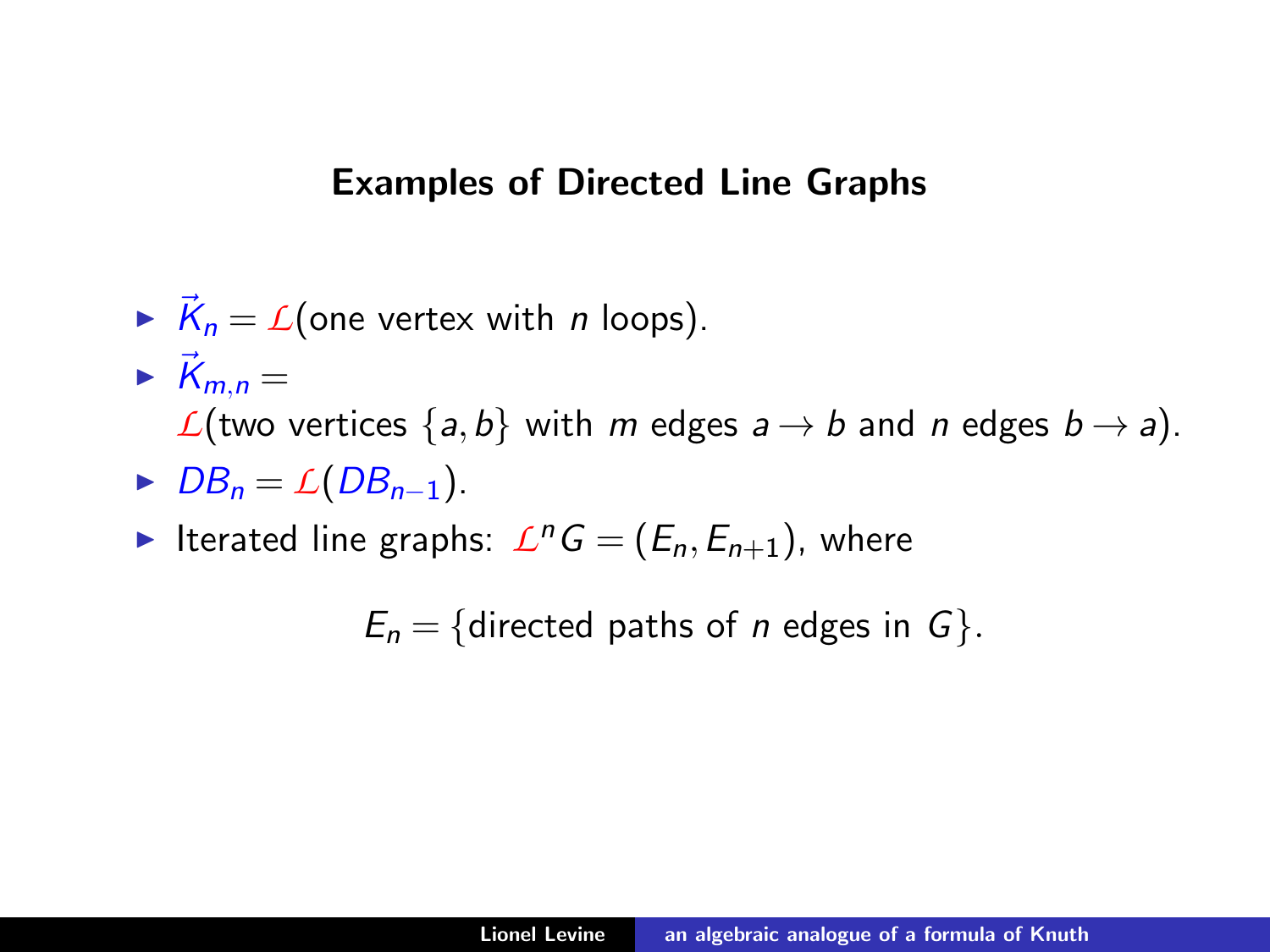#### Spanning Tree Enumerators

► Let  $(x_v)_{v \in V}$  and  $(x_e)_{e \in E}$  be indeterminates, and let

$$
\kappa^{edge}(G, \mathbf{x}) = \sum_{T} \prod_{e \in T} x_e
$$
  

$$
\kappa^{vertex}(G, \mathbf{x}) = \sum_{T} \prod_{e \in T} x_{t(e)}
$$

The sums are over all oriented spanning trees  $T$  of  $G$ .

 $\blacktriangleright$  Example:

$$
\kappa^{vertex}(K_n, \mathbf{x}) = (x_1 + \cdots + x_n)^{n-1}.
$$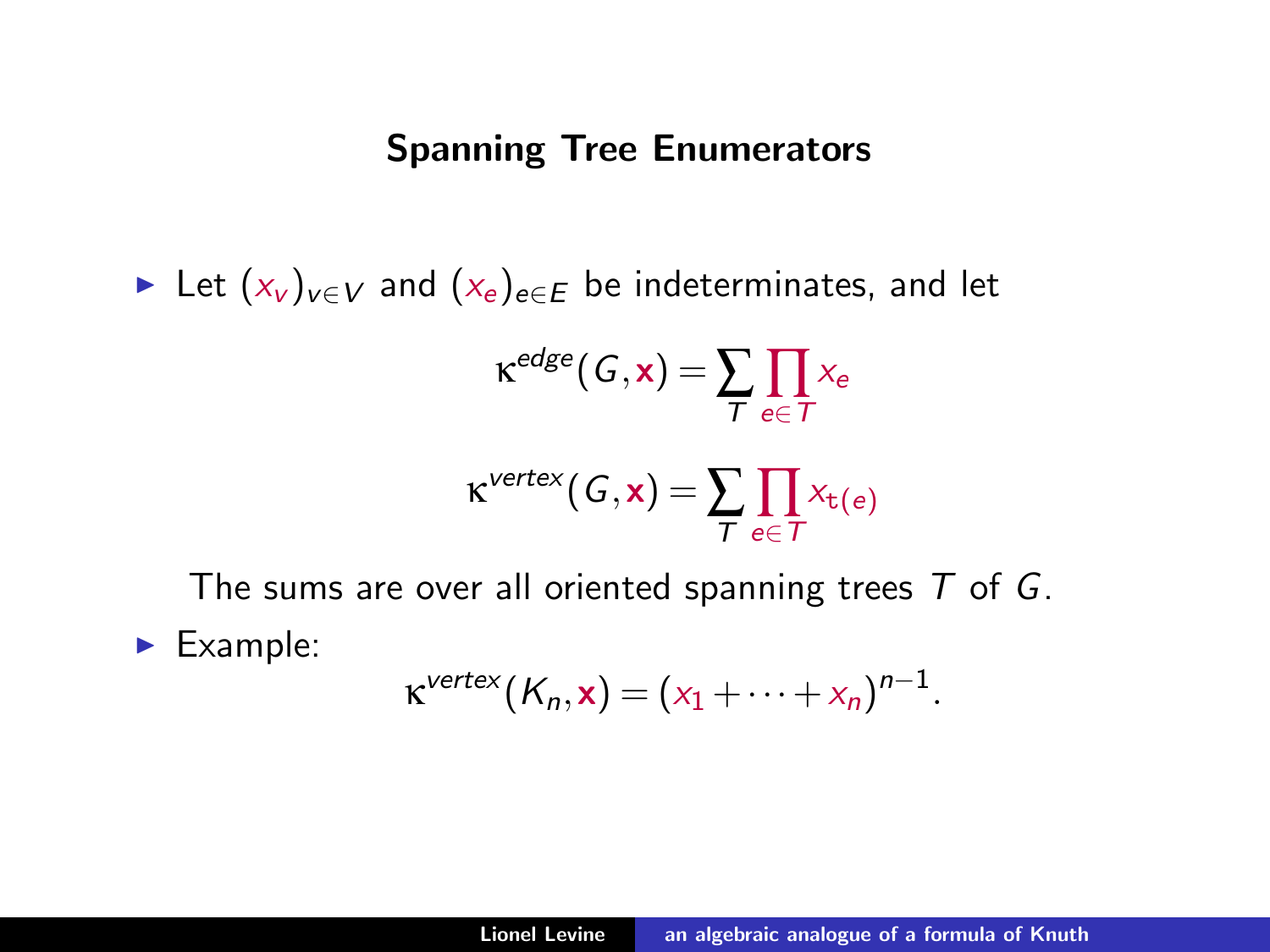# Knuth's Formula

- $G = (V, E)$ : finite directed graph with no sources
- $\blacktriangleright$  outdegrees  $a_1, \ldots, a_n$
- indegrees  $b_1, \ldots, b_n > 1$
- $\triangleright$  *LG* : the directed line graph of G
- **► Theorem (Knuth, 1967).** For any edge  $e_*$  of  $G$ ,

$$
\kappa(\mathcal{L}G,e_*)=\alpha(G,e_*)\prod_{i=1}^n a_i^{b_i-1}
$$

where

$$
\alpha(\mathit{G}, e_*) = \kappa(\mathit{G}, \mathtt{t}(e_*)) - \frac{1}{a_*} \sum_{\substack{\mathsf{t}(e) = \mathtt{t}(e_*) \\ e \neq e_*}} \kappa(\mathit{G}, \mathtt{s}(e)).
$$

and  $a_*$  is the outdegree of t( $e_*$ ).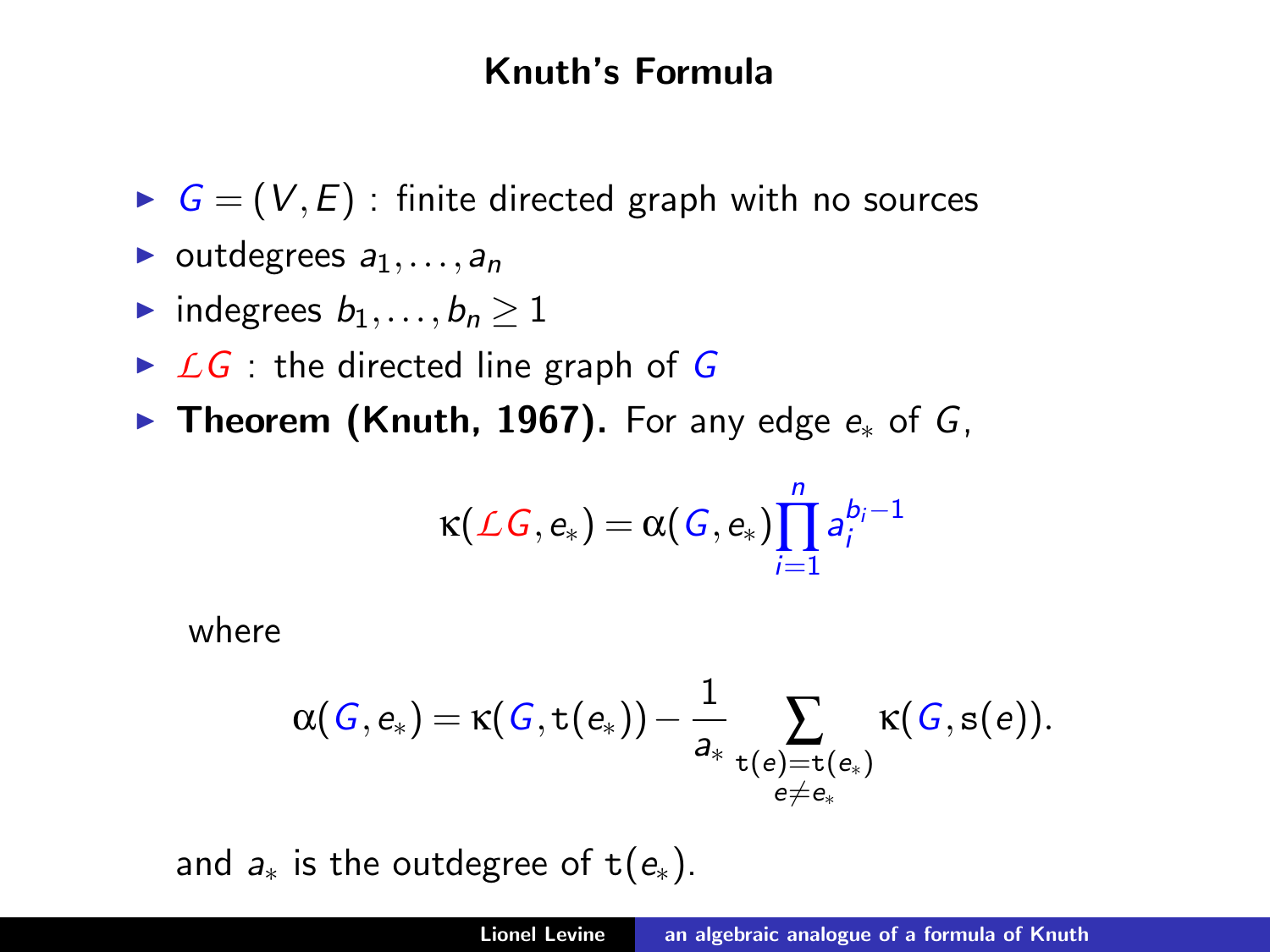#### Weighted Knuth's Formula

- $\triangleright$  G : finite directed graph with no sources
- $\triangleright$  *LG* : its directed line graph
- $\blacktriangleright$   $b_1, \ldots, b_n$  > 1 : the indegrees of G.
- $\blacktriangleright$  Theorem (L.)

$$
\kappa^{\text{vertex}}(\mathcal{L}G, \textbf{x}) = \kappa^{\text{edge}}(G, \textbf{x}) \prod_{i \in V} \left(\sum_{s(e)=i} x_e\right)^{b_i-1}.
$$

Both sides are polynomials in the edge variables  $x_e$ .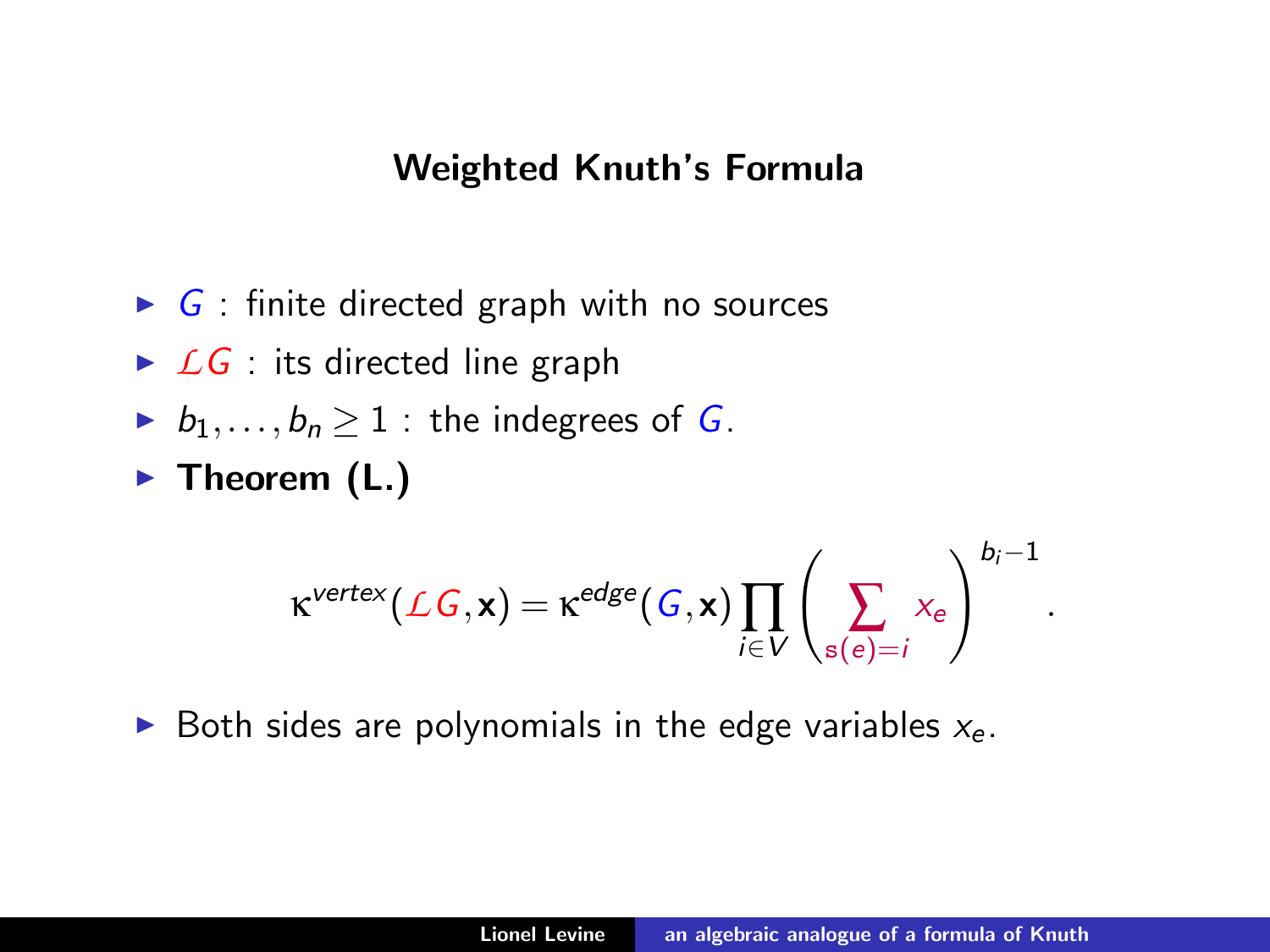# Specializing  $x_e = 1$

 $\triangleright$  Complexity of a line graph:

$$
\kappa(\mathcal{L}G)=\kappa(G)\prod_{i=1}^n a_i^{b_i-1}.
$$

 $\blacktriangleright$  Examples:

- ►  $G =$  one vertex with *n* loops,  $\mathcal{L}G = K_n$ , get  $n^{n-1}$ .
- ►  $G =$  two vertices,  $LG = K_{m,n}$ , get  $(m+n)m^{n-1}n^{m-1}$ .

$$
\blacktriangleright \ \ G = DB_{n-1}, \ \mathcal{L}G = DB_n:
$$

$$
\kappa(DB_n) = \kappa(DB_{n-1}) \cdot 2^{2^{n-1}}
$$
  
=  $\kappa(DB_{n-2}) \cdot 2^{2^{n-1}} \cdot 2^{2^{n-2}}$   
= ...  
=  $2^{2^n-1}$ .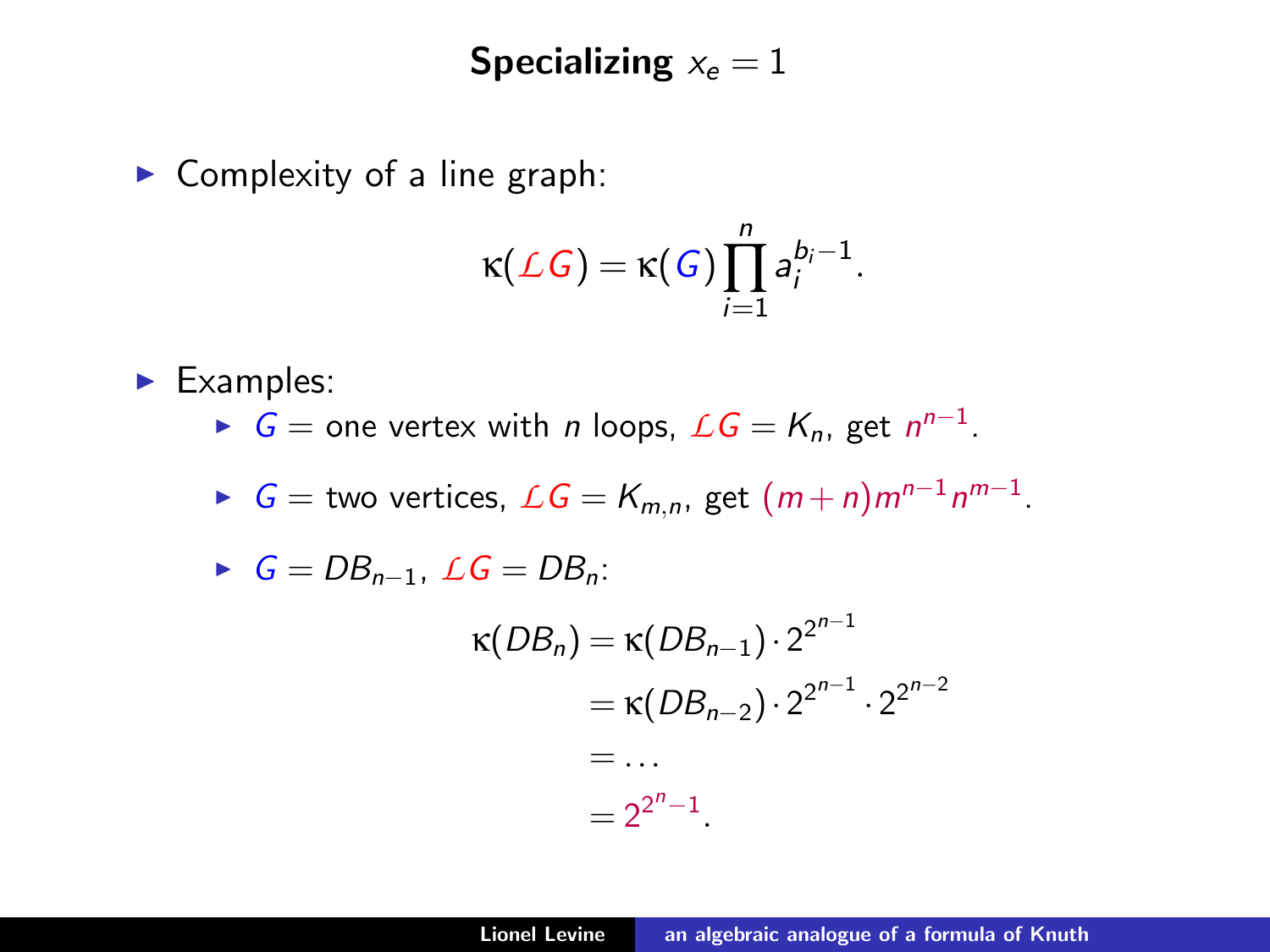#### Rooted Version

- Fix an edge  $e_*(w_*, v_*)$  of G.
- ► Let  $b_*$  be the indegree of  $v_*$ .
- **Fifte Theorem** (L.) If  $b_i \geq 1$  for all *i*, and  $b_* \geq 2$ , then

$$
\kappa^{\text{vertex}}\big(\mathcal{L} \textit{G}, \textit{e}_*, \textbf{x} \big) = \textit{x}_{\textit{e}_*} \kappa^{\textit{edge}}\big(\textit{G}, \textit{w}_*, \textbf{x} \big) \frac{\prod_{\textit{i} \in \textit{V}} \big(\Sigma_{\textit{s}(\textit{e}) = \textit{i}} \textit{x}_{\textit{e}} \big)^{\textit{b}_\textit{i}-1}}{\sum_{\textit{s}(\textit{e}) = \textit{v}_*} \textit{x}_{\textit{e}}}.
$$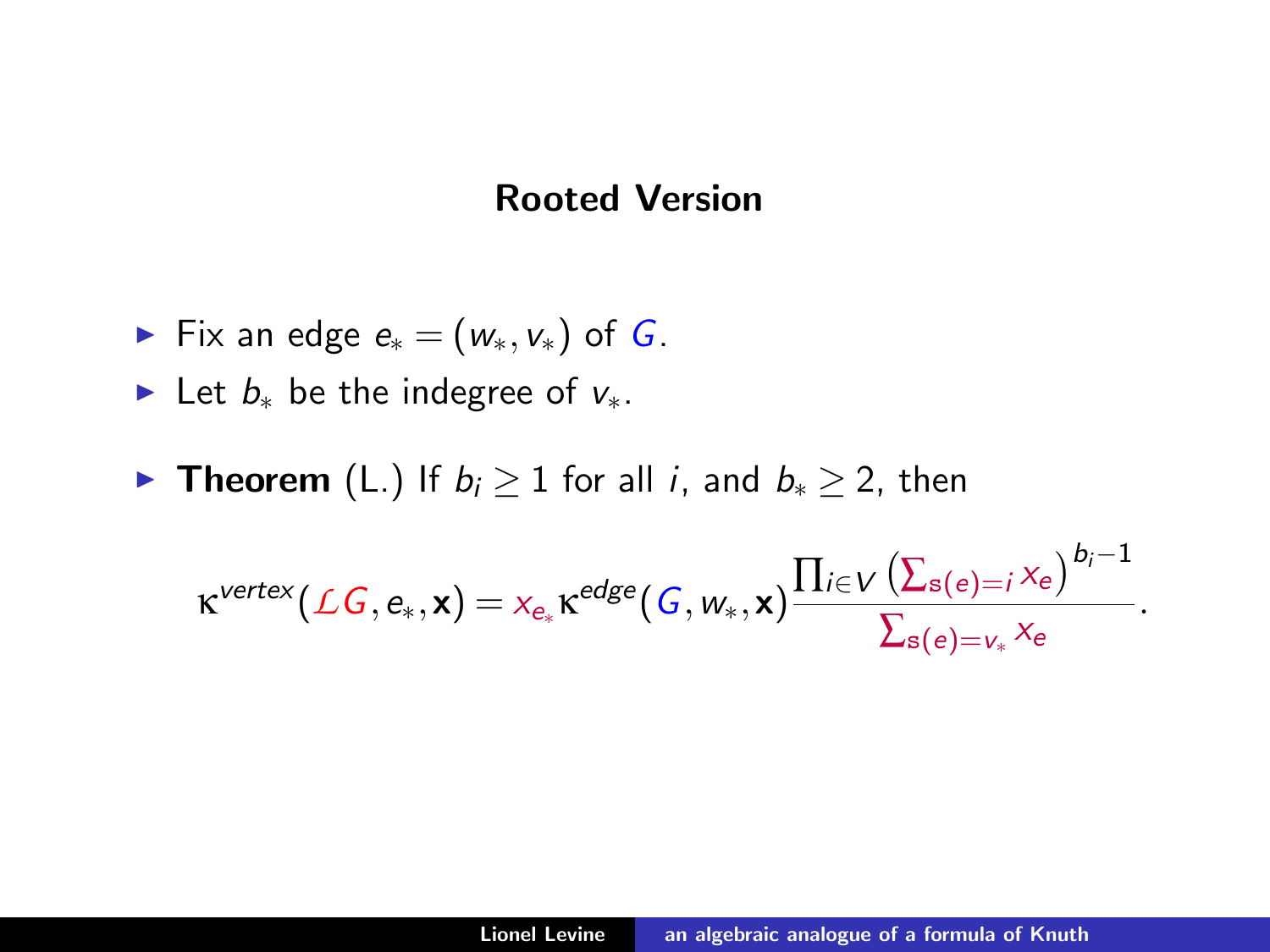#### Matrix-Tree Theorem

$$
\kappa^{edge}(G, \mathbf{x}) = [t] \det(t \cdot ld - \Delta^{edge}).
$$
  

$$
\kappa^{vertex}(G, \mathbf{x}) = [t] \det(t \cdot ld - \Delta^{vertex}).
$$

► Goal: relate  $\Delta_G^{edge}$  with  $\Delta_{LG}^{vertex}$ .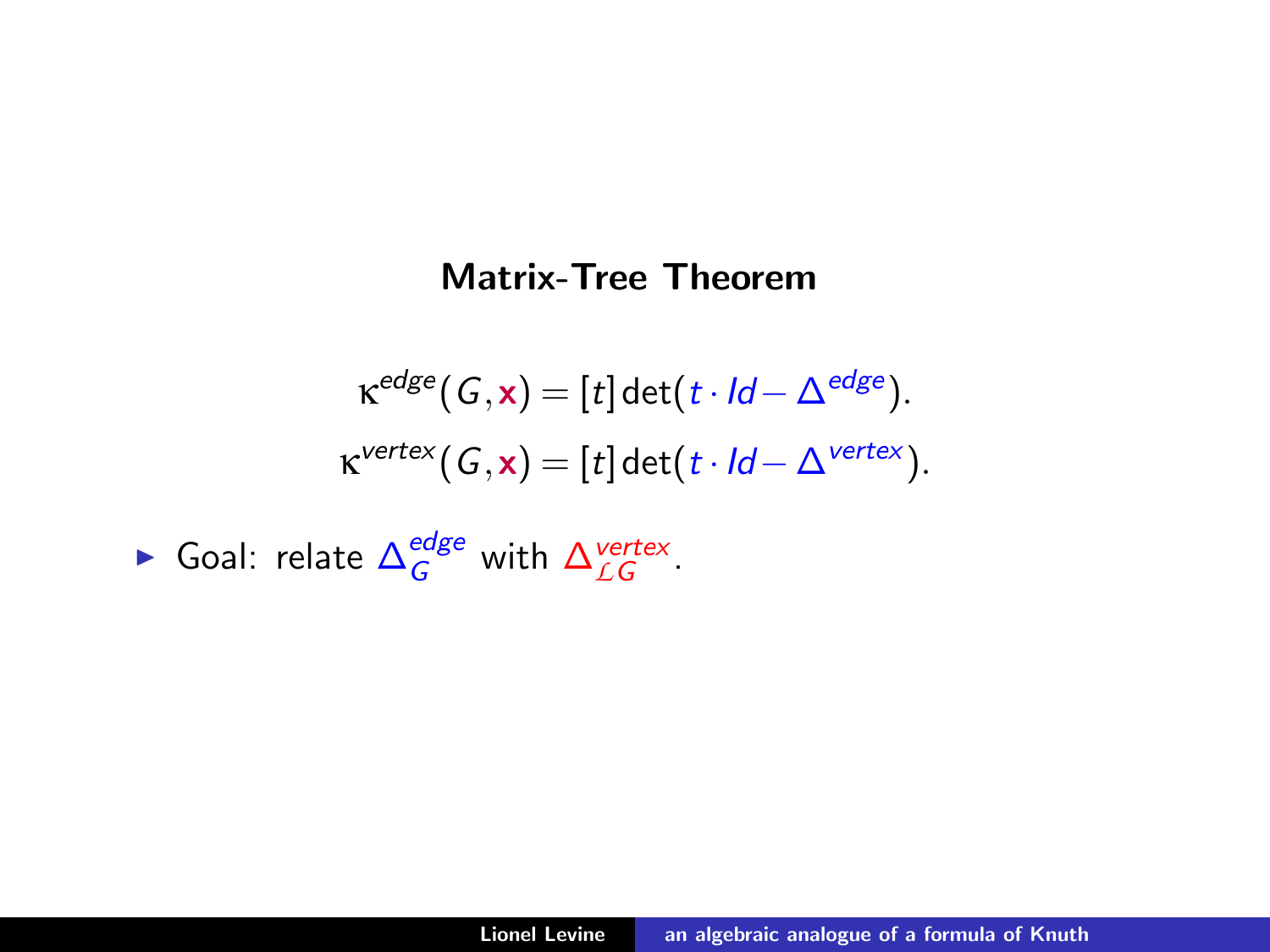#### The Missing Link: Directed Incidence Matrices

 $\blacktriangleright$  Consider the K-linear maps

$$
A: K^{E} \to K^{V}, \qquad B: K^{V} \to K^{E}
$$

$$
e \mapsto t(e) \qquad \qquad v \mapsto \sum_{s(e)=v} x_{e}e.
$$

Then

$$
\Delta_G^{edge} = AB - D
$$

$$
\Delta_{LG}^{vertex} = BA - D^{\perp}
$$

where  $D$  and  $D^{\mathcal{L}}$  are the diagonal matrices

$$
D(v) = \left(\sum_{s(e)=v} x_e\right) v, \qquad D^{\mathcal{L}}(e) = \left(\sum_{s(f)=\mathtt{t}(e)} x_f\right) e.
$$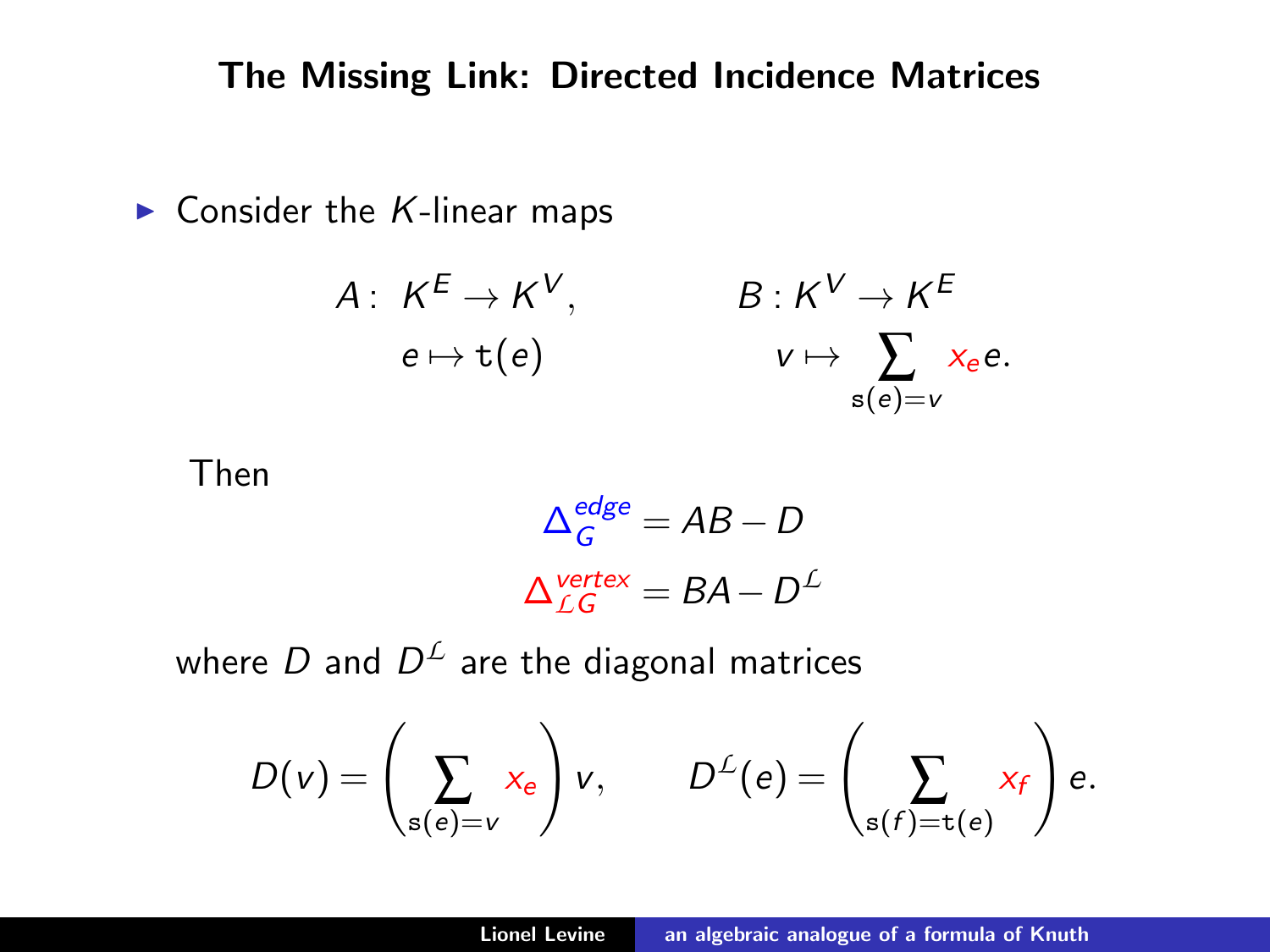#### Intertwining  $\Delta_G^{edge}$  $\frac{edge}{G}$  and  $\Delta_{LG}^{vertex}$

$$
A\Delta_{LG}^{vertex} = A(BA - D^L) = ABA - DA = (AB - D)A = \Delta_G^{edge}A
$$

#### $\blacktriangleright$  In particular

$$
\Delta^{vertex}_{\mathcal{LG}}(\text{ker}\,A)\subset\text{ker}\,A.
$$

► Writing  $K^E = \ker A \oplus \text{Im}(A^T)$  puts  $\Delta_{LG}^{vertex}$  in block triangular form.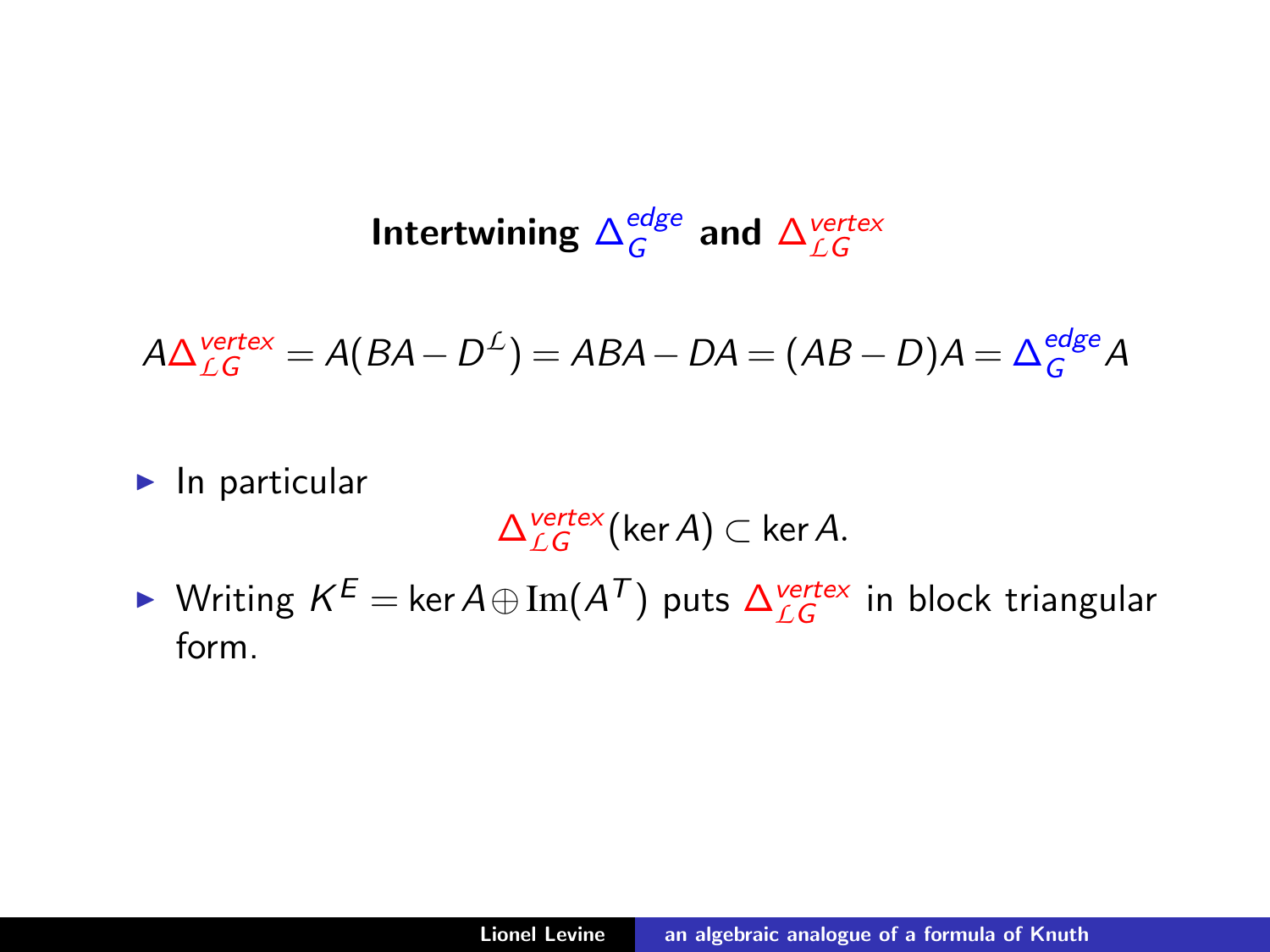#### The Proof Falls Into Place

► Since G has no sources,  $A: K^E \to K^V$  is onto.

 $\blacktriangleright$  So  $AA^T$  has full rank.

- ► So A : Im $(A^{\mathcal{T}})$   $\rightarrow$   $K^{\mathcal{V}}$  is an isomorphism.
- ► So det( $\Delta_{\text{LG}}^{\text{vertex}}|_{\text{Im}(A^{\mathcal{T}})}) = \det \Delta_{\text{G}}^{\text{edge}} = \kappa(G, \mathbf{x}).$
- ► Eigenvalues of Δ<sup>vertex</sup> ker *A* are  $\sum_{s(e)=i}$  *x*<sub>e</sub>, each with multiplicity  $b_i - 1$ .  $\Box$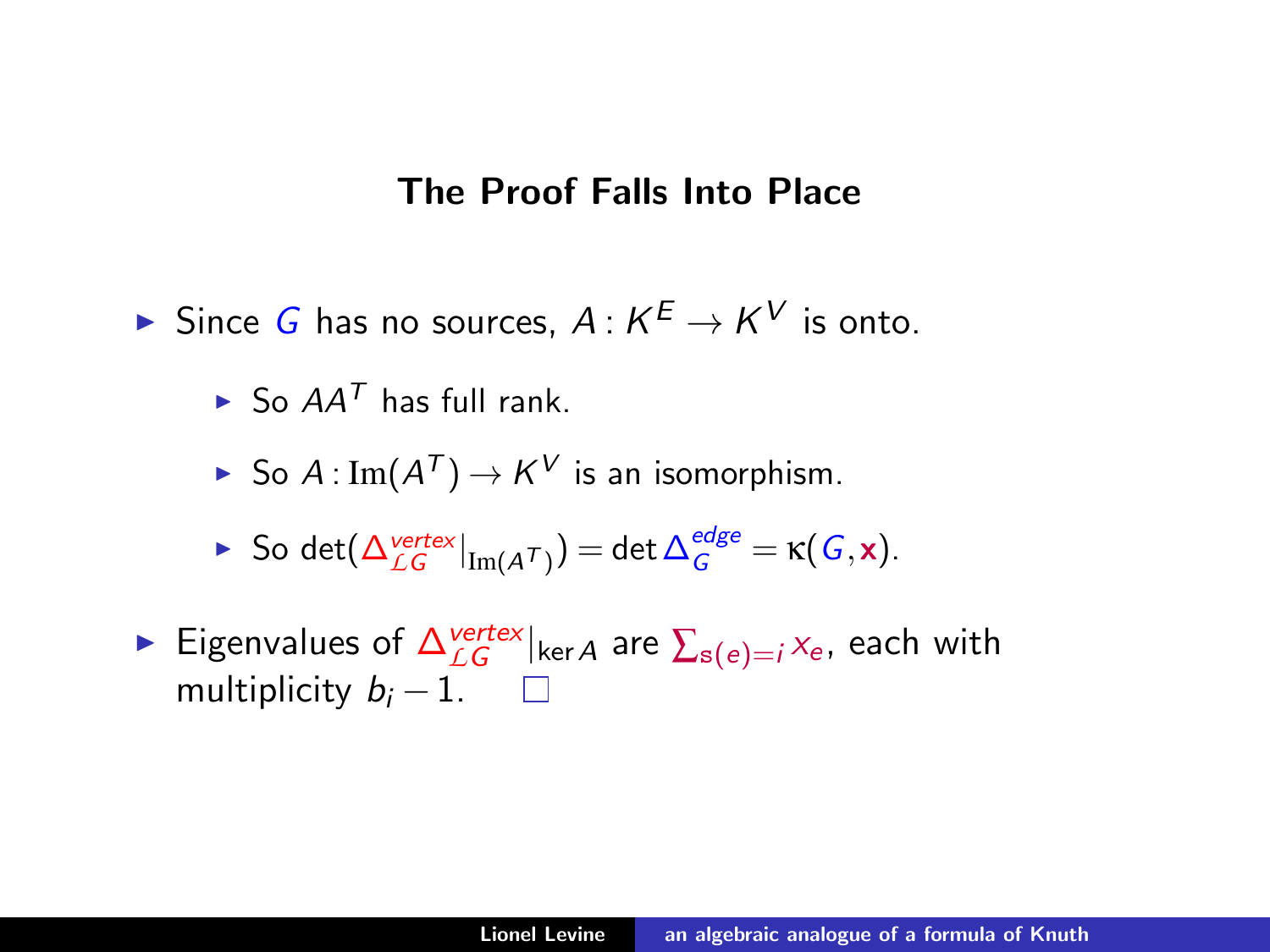#### Comparison with Knuth

 $\triangleright$  Knuth's formula involved the strange quantity

$$
\alpha(\mathit{G}, e_*) = \kappa(\mathit{G}, \mathtt{t}(e_*)) - \frac{1}{a_*} \sum_{\substack{\mathsf{t}(e) = \mathtt{t}(e_*) \\ e \neq e_*}} \kappa(\mathit{G}, \mathtt{s}(e)).
$$

 $\triangleright$  Why is it missing from our formulas?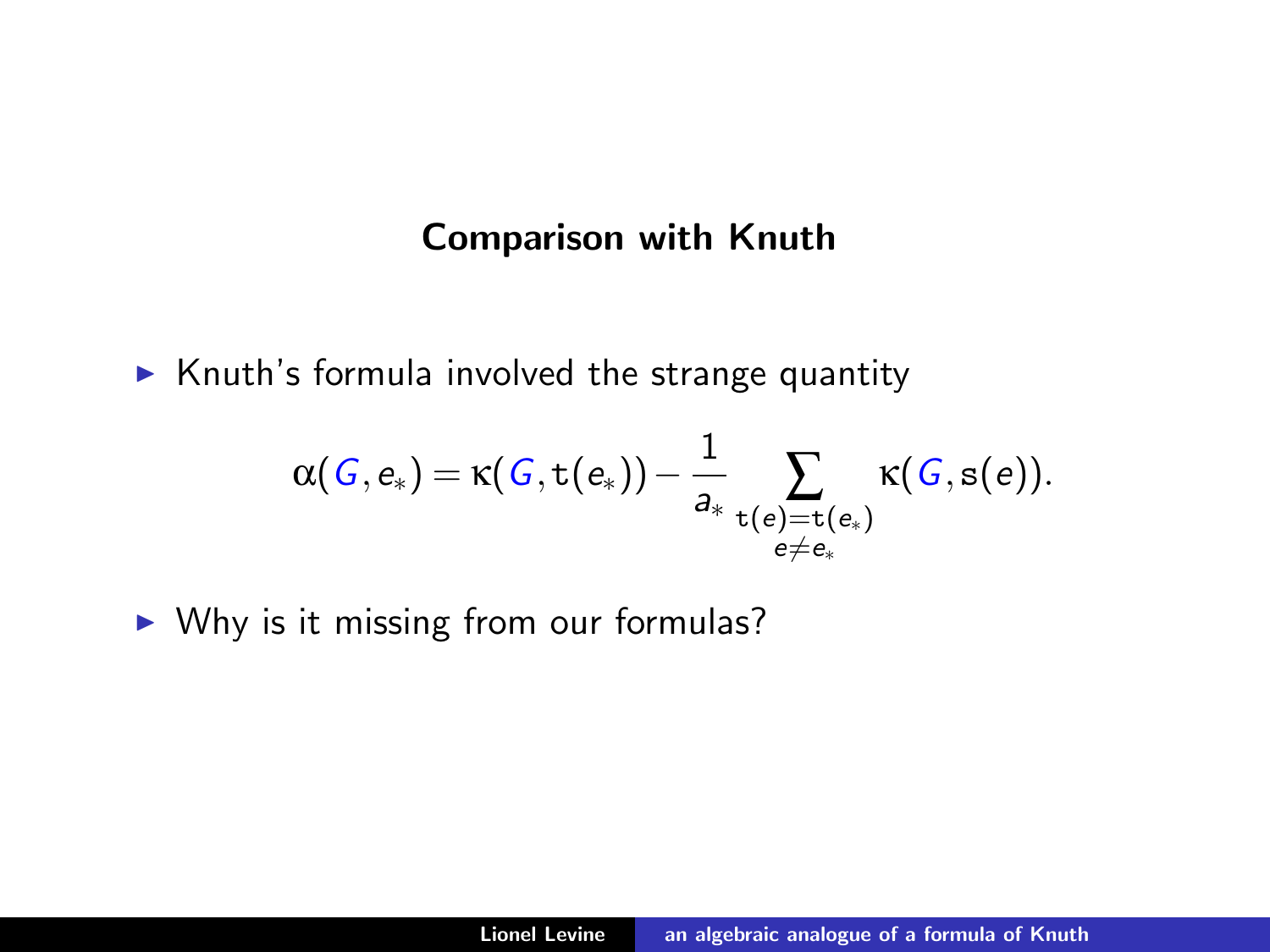#### The Unicycle Lemma

- $\triangleright$  A unicycle of G is an oriented spanning tree together with an outgoing edge from the root.
- ► By counting unicycles through  $v_*$  in two ways, we get:

 $\blacktriangleright$  Lemma.

$$
\kappa^{edge}(G, \nu_*, x) \sum_{\mathbf{s}(e)=\nu_*} x_e = \sum_{\mathbf{t}(e)=\nu_*} \kappa^{edge}(G, \mathbf{s}(e), x) \, x_e.
$$

 $\triangleright$  So Knuth's formula simplifies to

$$
\kappa(\mathcal{L}G,e_*)=\frac{1}{a_*}\kappa(G,\mathbf{s}(e_*))\prod_{i=1}^n a_i^{b_i-1}.
$$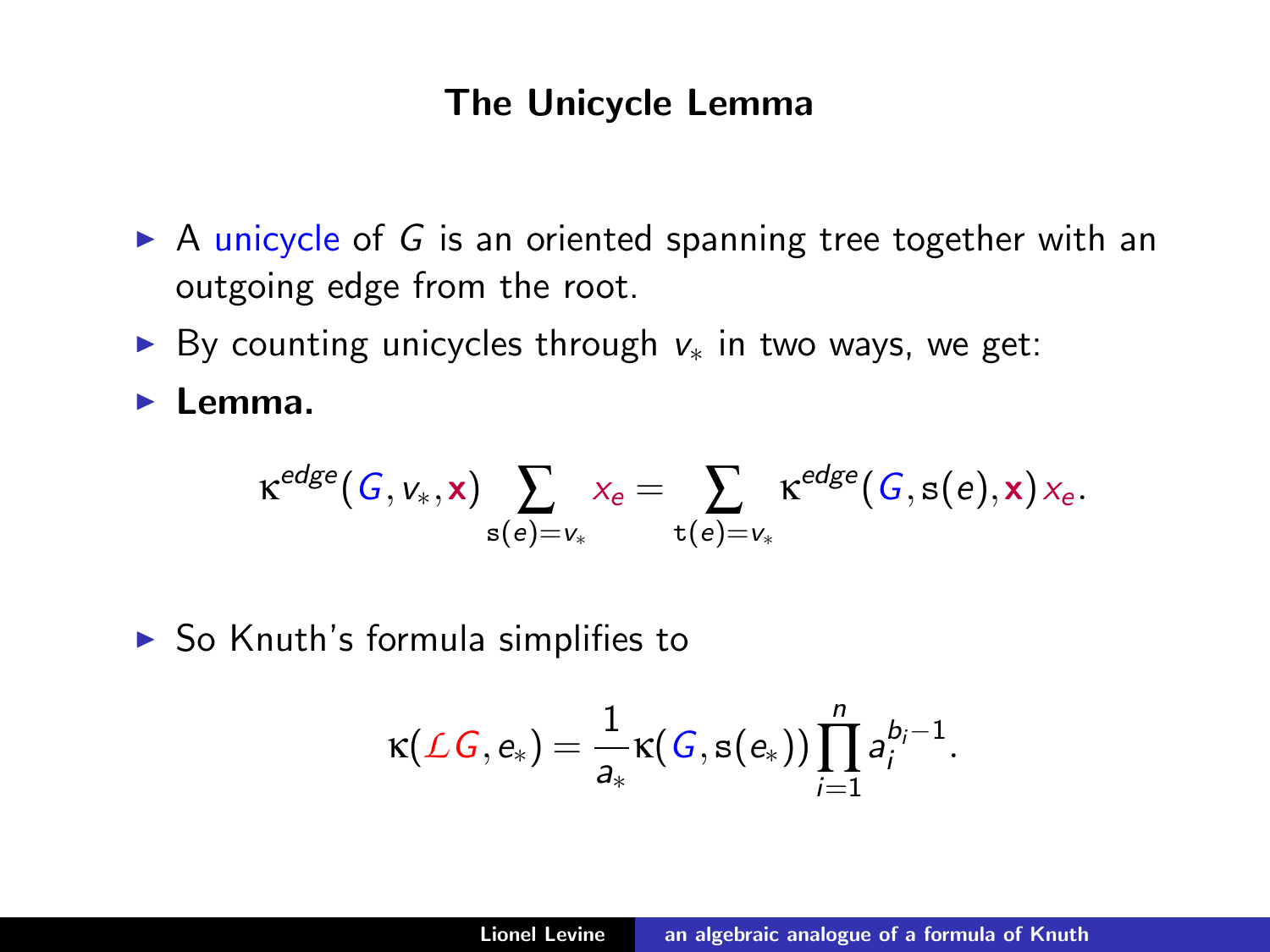#### The Sandpile Group of a Graph

$$
\blacktriangleright \ K(G, v_*) \simeq \mathbb{Z}^{n-1}/\Delta \mathbb{Z}^{n-1}, \text{ where }
$$

$$
\Delta = D - A
$$

#### is the reduced Laplacian of G.

- $\blacktriangleright$  Lorenzini '89/'91 ("group of components"), Dhar '90, Biggs '99 ("critical group"), Baker-Norine '07 ("Jacobian").
	- $\triangleright$  Directed graphs: Holroyd et al. '08
- $\blacktriangleright$  Matrix-tree theorem:

 $#K(G, v_*) = \det \Delta = \#\{\text{spanning trees of } G \text{ rooted at } v_*\}.$ 

► Choice of sink:  $K(G, v_*) \simeq K(G, v_*')$  if G is Eulerian.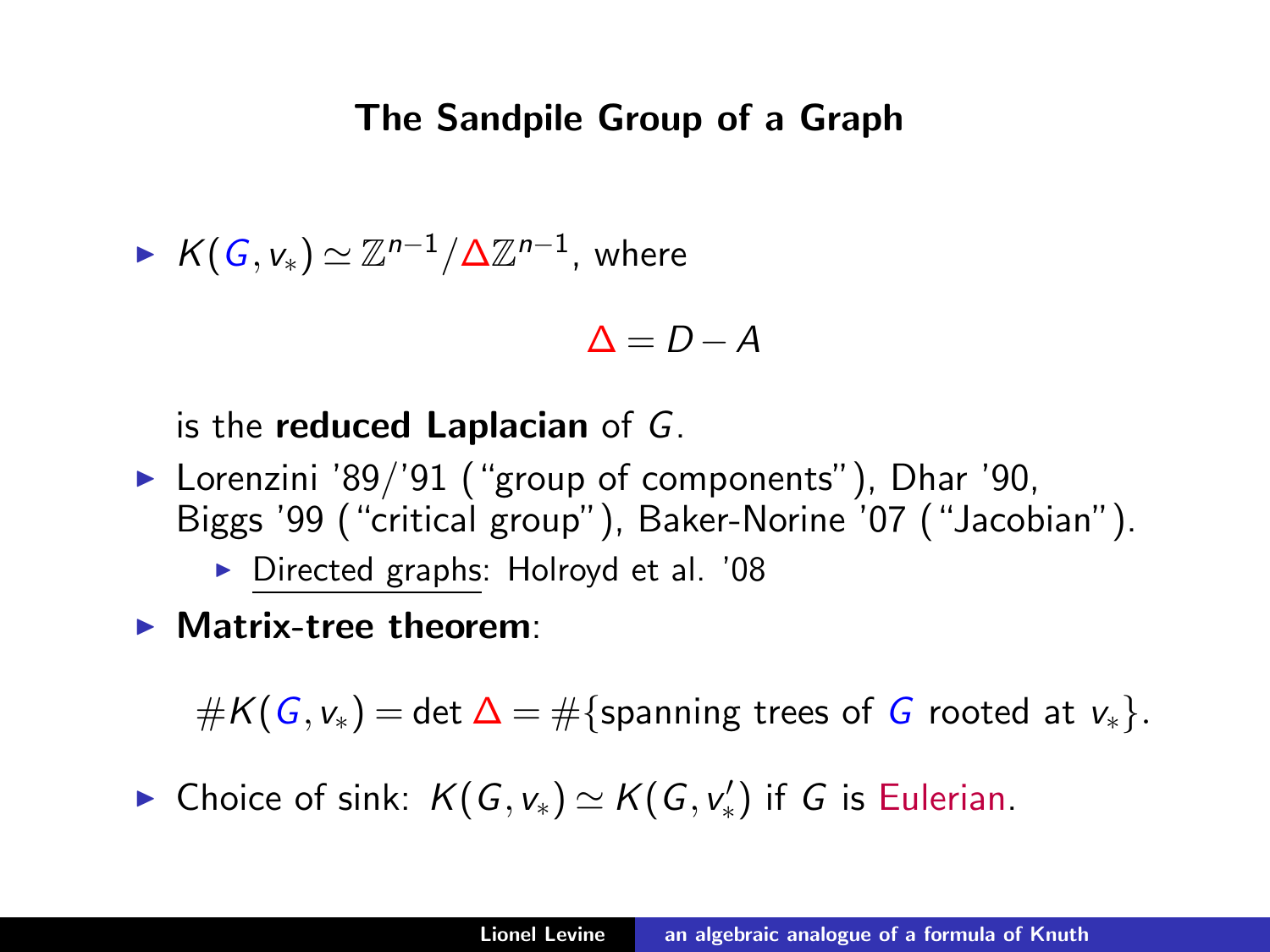#### Maps Between Sandpile Groups

**Theorem**  $(L)$  If G is Eulerian, then the map

 $\mathbb{Z}^E \to \mathbb{Z}^{\mathcal{V}}$  $e \mapsto t(e)$ 

descends to a surjective group homomorphism

 $K(\mathcal{L}G, e_*) \rightarrow K(G, t(e_*)).$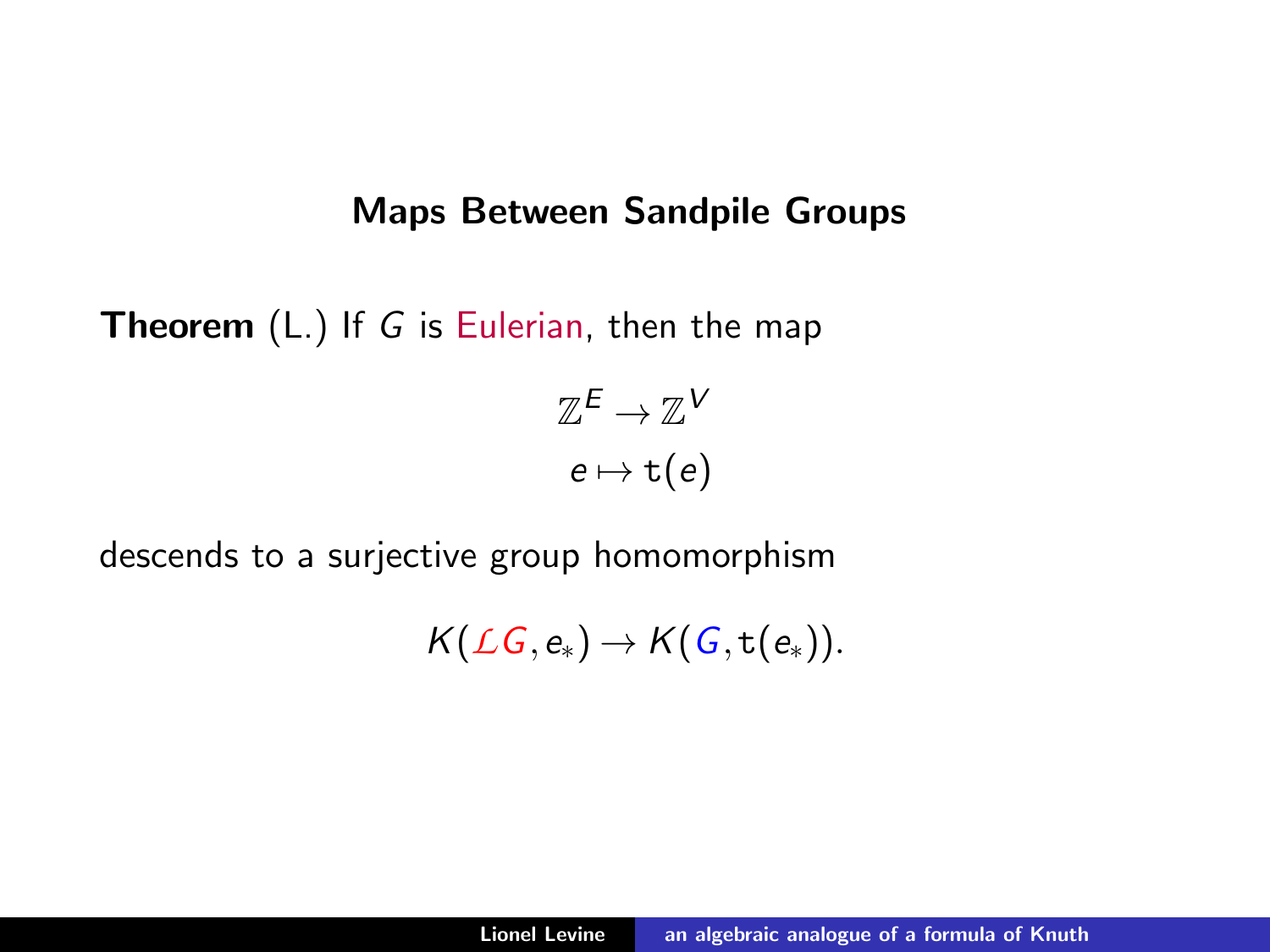#### Maps Between Sandpile Groups

**Theorem** (L.) If G is balanced *k*-regular, then the map

$$
\mathbb{Z}^{\mathcal{V}} \to \mathbb{Z}^{\mathcal{E}}
$$

$$
\mathsf{v} \mapsto \sum_{\mathsf{s}(\mathsf{e})=\mathsf{v}} \mathsf{e}
$$

descends to an isomorphism of groups

 $K(G) \simeq k K(LG)$ .

▶ Analogous to results of Berget, Manion, Maxwell, Potechin and Reiner on undirected line graphs. [arXiv:0904.1246](http://arxiv.org/abs/0904.1246)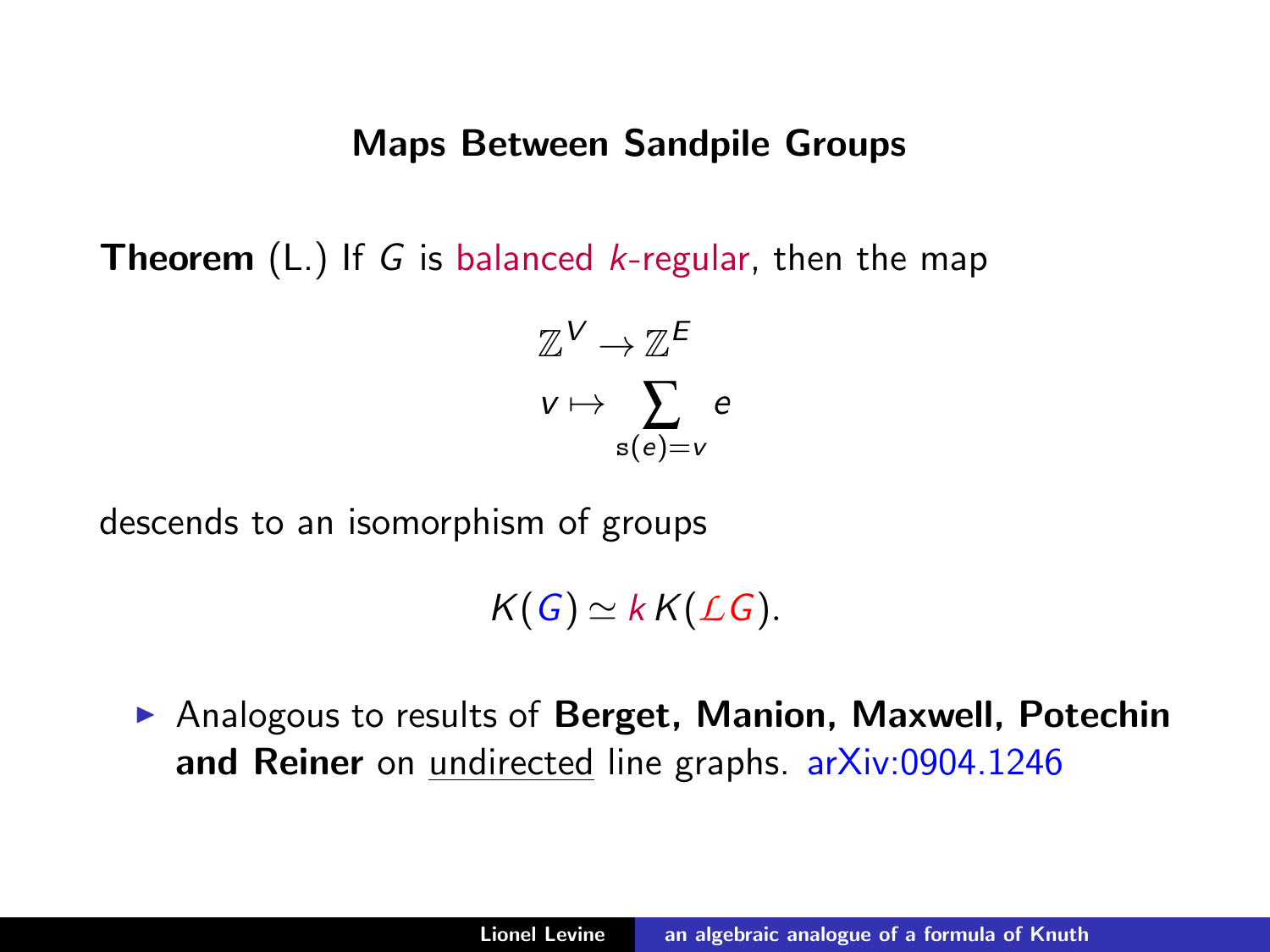The Sandpile Group of  $DB_n$ 

► De Bruijn Graph  $DB_n = L^n$ (a single vertex with 2 loops).  $\blacktriangleright$  Theorem (L.)

$$
K(DB_n)=\bigoplus_{j=1}^{n-1}(\mathbb{Z}/2^j\mathbb{Z})^{2^{n-1-j}}.
$$

Generalized by **Bidkhori and Kishore** to  $k$ -ary De Bruijn graphs for any k.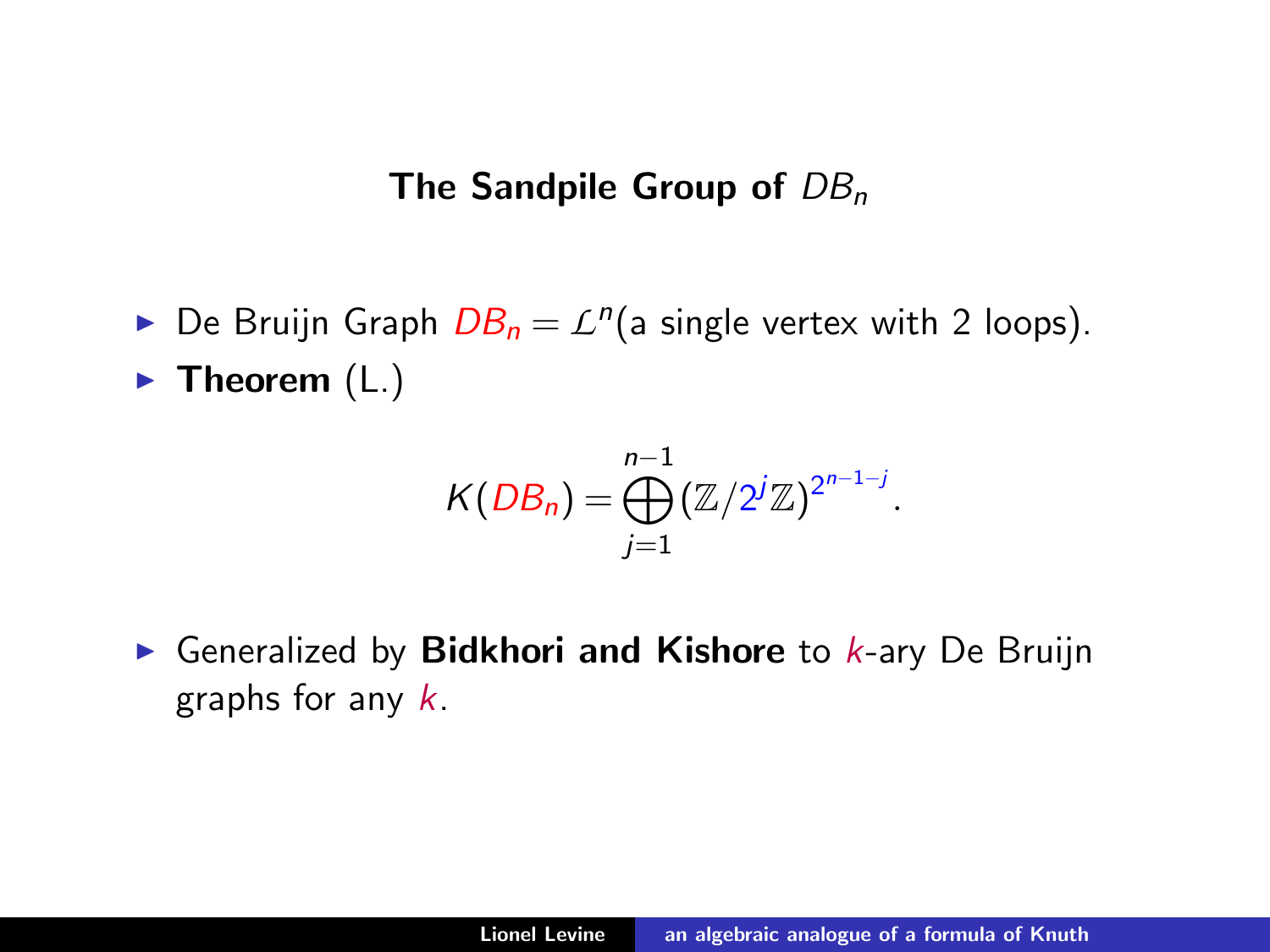# Equating Exponents

 $\triangleright$  By counting spanning trees, we know that  $#K(DB_n) = \kappa(DB_n, v_*) = 2^{2^n - n - 1}.$ 

 $\blacktriangleright$  Now write

$$
K(DB_n) = \mathbb{Z}_2^{a_1} \oplus \mathbb{Z}_4^{a_2} \oplus \mathbb{Z}_8^{a_3} \oplus \ldots \oplus \mathbb{Z}_{2^m}^{a_m}
$$

for some nonnegative integers m and  $a_1, \ldots, a_m$  satisfying

$$
\sum_{j=1}^{m} j a_j = 2^n - n - 1.
$$
 (1)

 $\triangleright$  By the previous theorem and inductive hypothesis

 $K(DB_{n-1}) \simeq 2K(DB_n)$  $\mathbb{Z}_2^{2^{n-3}} \oplus \mathbb{Z}_4^{2^{n-4}} \oplus \cdots \oplus \mathbb{Z}_{2^{n-2}} \simeq \mathbb{Z}_2^{a_2} \oplus \mathbb{Z}_4^{a_3} \oplus \ldots \oplus \mathbb{Z}_{2^m}^{a_m}$ a<sub>m</sub><br>2<sup>m−1</sup>′ ► So  $m = n - 1$  and  $a_j = 2^{n-j-1}$ .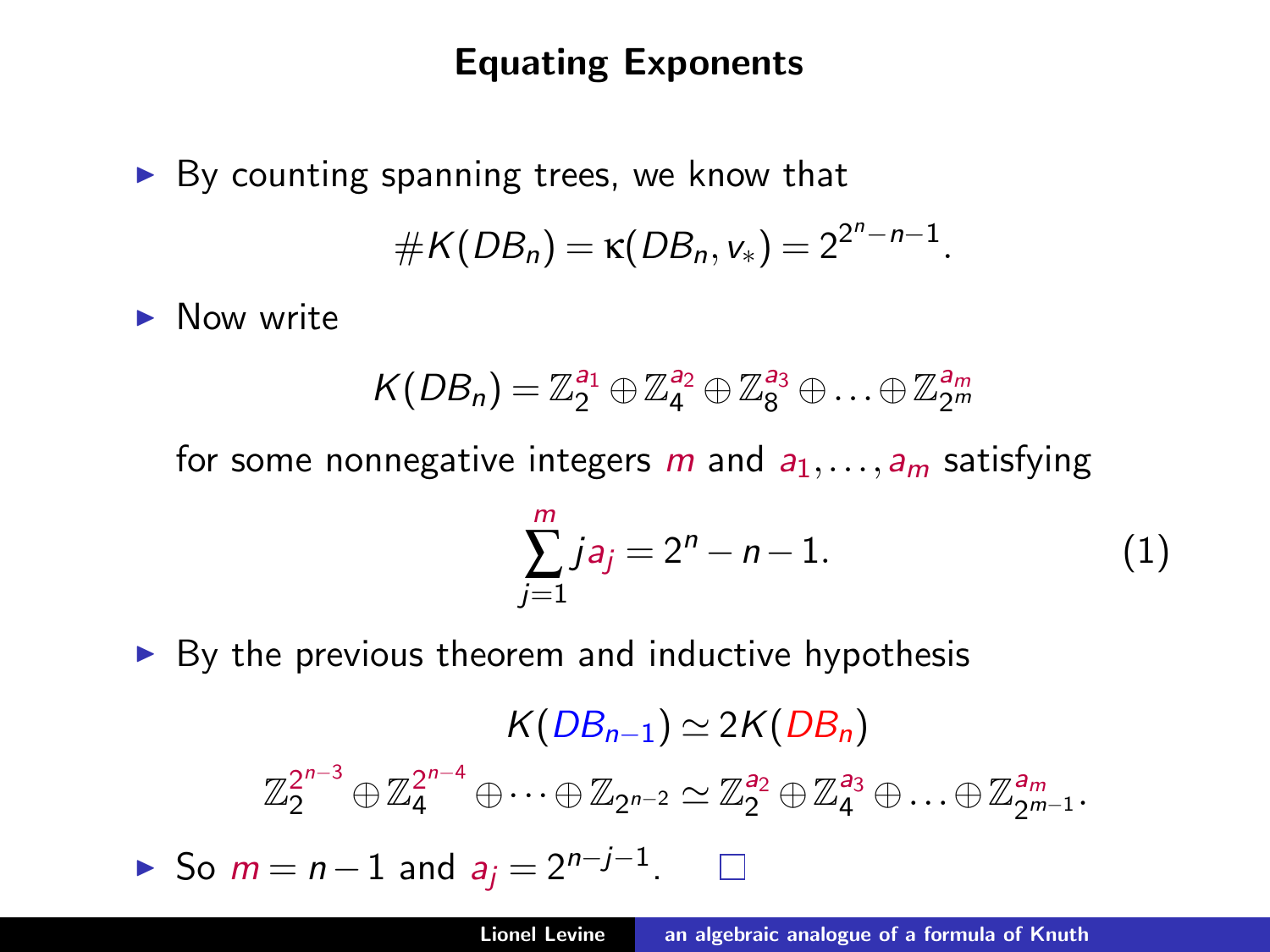# A (Formerly) Open Problem From EC1

 $\blacktriangleright$  In EC1, Stanley asks for a bijection

{pairs of binary De Bruijn sequences of order  $n$ }

# $\updownarrow$ {all binary sequences of length  $2^n$ }

Both sets have cardinality  $2^{2^n}$ .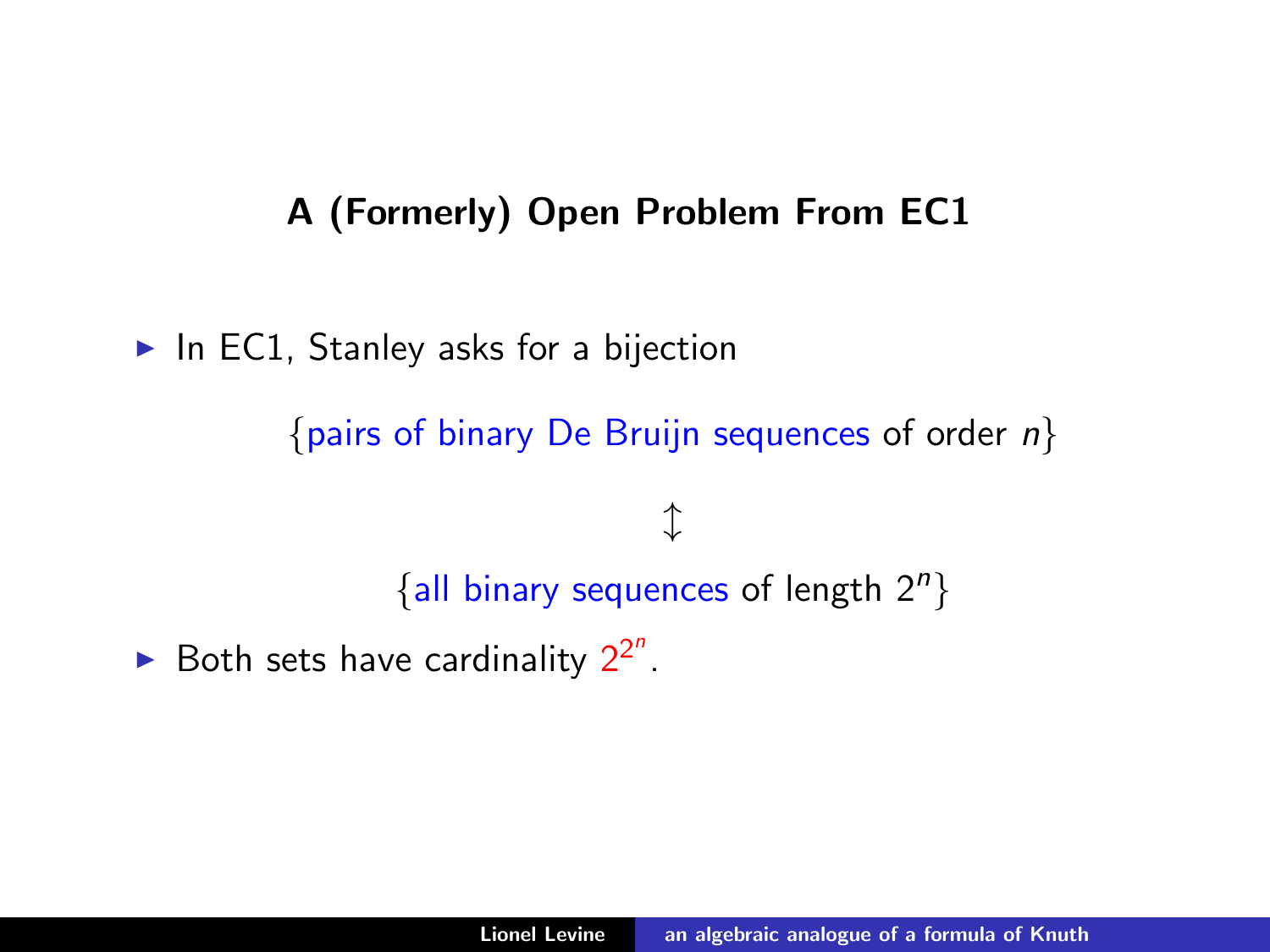#### Recent Developments

In [arXiv:0910.3442,](http://arxiv.org/abs/0910.3442) Bidkhori and Kishore give a bijective proof of the weighted Knuth formula

$$
\kappa^{vertex}(\text{LG}, \mathbf{x}) = \kappa^{edge}(G, \mathbf{x}) \prod_{i \in V} \left(\sum_{s(e)=i} x_e\right)^{b_i-1}
$$

and use it to solve Stanley's problem!

Perkinson, Salter and Xu give a surjective map

$$
{\mathsf K}({\mathcal L} G, {\mathsf e}_*)\to {\mathsf K}(G, {\mathsf s}({\mathsf e}_*))
$$

even when  $G$  is not Fulerian.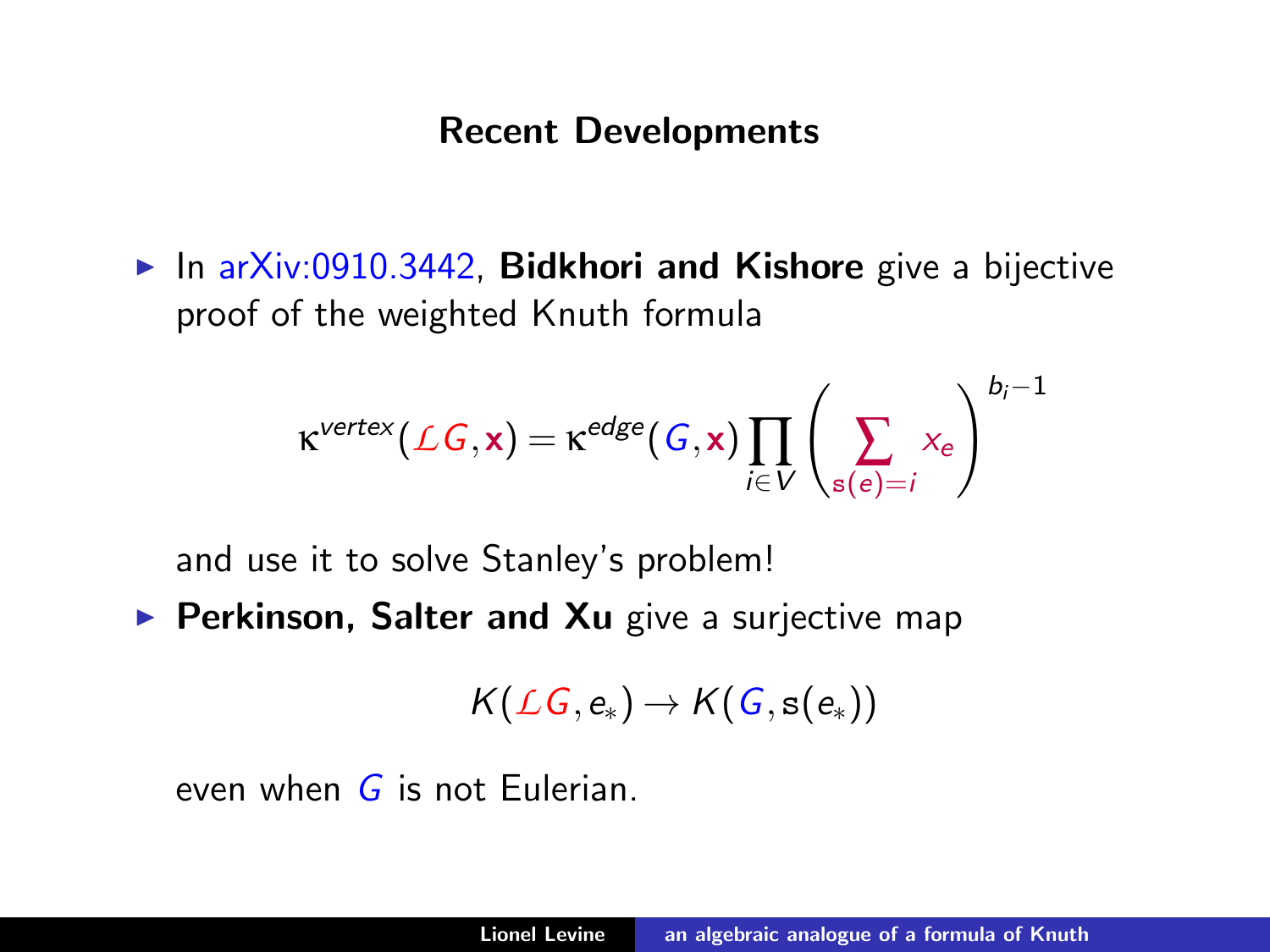#### Now What?